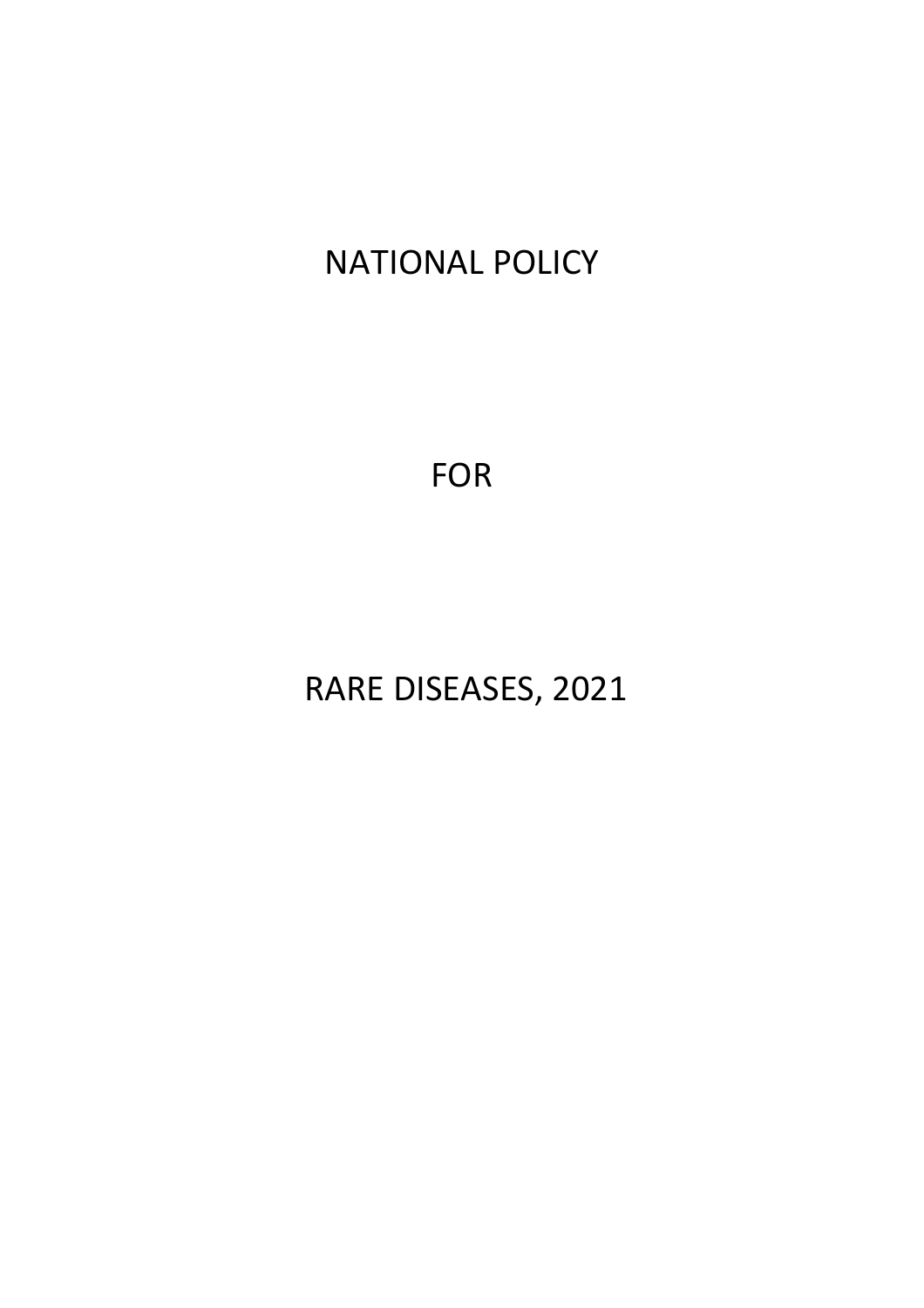# *Table of Contents*

- *1. BACKGROUND*
- *2. RARE DISEASES – ISSUES & CHALLENGES*
- *3. THE INDIAN SCENARIO*
- *4. EXPERIENCES FROM OTHER COUNTRIES*
- *5. NEED TO BALANCE COMPETING PRIORITIES*
- *6. DEFINITION & DISEASES COVERED*
- *7. POLICY DIRECTION*
- *8. PREVENTION AND CONTROL*
- *9. CENTRES OF EXCELLENCE AND NIDAN KENDRA*
- *10. GOVERNMENT OF INDIA SUPPORT IN TREATMENT*
- *11. DEVELOPMENT OF MANPOWER*
- *12. CONSTITUTION OF CONSORTIUM*
- *13. INCREASING AFFORDABILITY OF DRUG RELATED TO RARE DISEASES*
- *14. IMPLEMENTATION STRATEGY*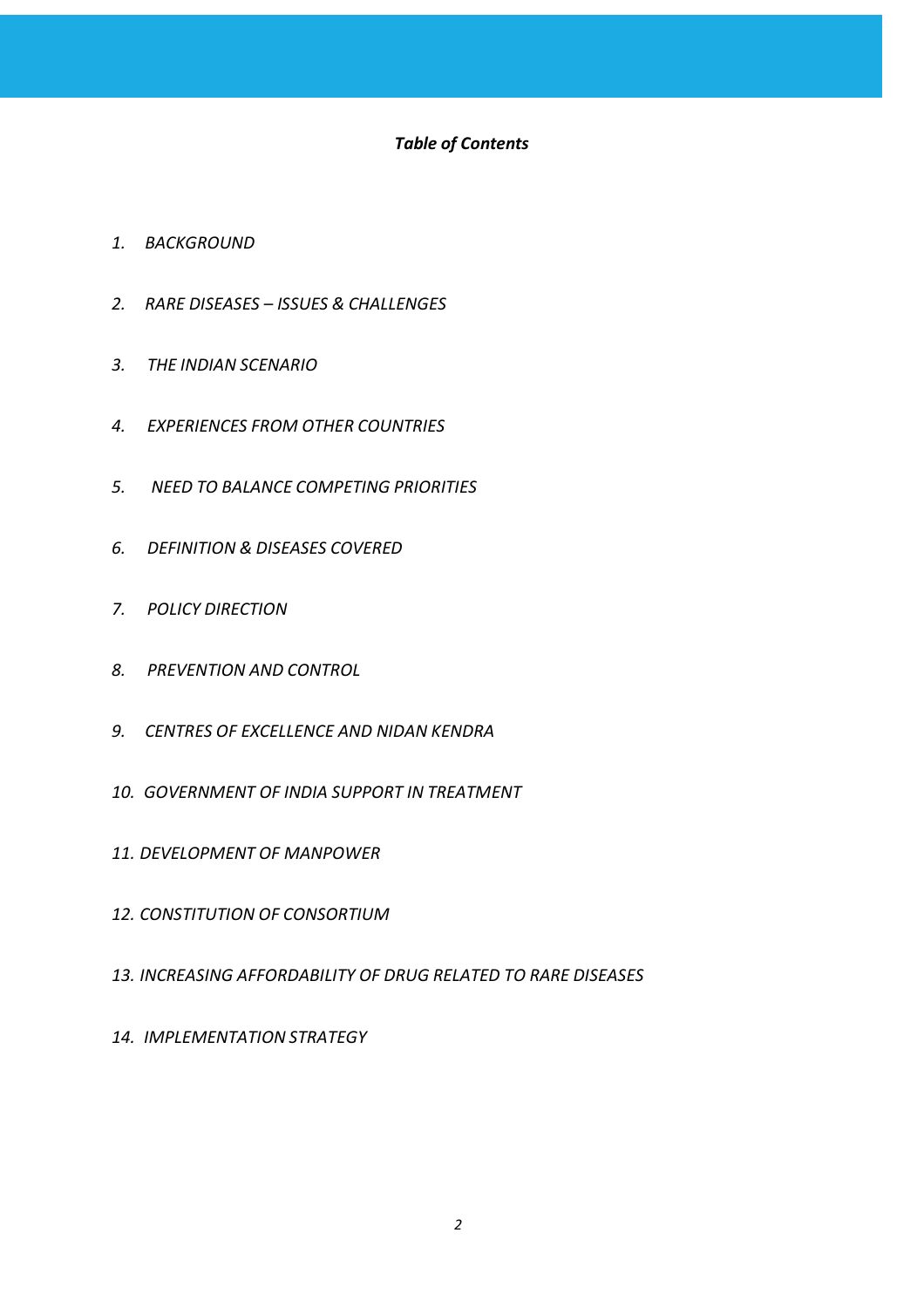### **1. Background**

Ministry of Health and family Welfare, Government of India formulated a National Policy for Treatment of Rare Diseases (NPTRD) in July, 2017. Implementation of the policy, however, faced certain challenges. A limiting factor in its implementation was bringing States on board and lack of clarity on how much Government could support in terms of tertiary care. Public Health and Hospitals is primarily a State subject. Stakeholder consultation with the State Governments at the draft stage of formulation of the policy could not be done in an elaborate manner. When the policy was shared with State Governments, issues such as cost effectiveness of interventions for rare disease visa-vis other health priorities, the sharing of expenditure between Central and State Governments, flexibility to State Governments to accept the policy or change it according to their situation, were raised by some of the State Governments.

In the circumstances, though framed with best intent, the policy had implementation challenges and gaps, including the issue of cost effectiveness of supporting such health interventions for limited resource situation, which made it not feasible to implement. Given the challenges in implementing the policy, the need for wider consultation and recommendations, a decision was taken to reframe the National Policy for Treatment of Rare Diseases. An Expert Committee was constituted by Ministry of Health and Family Welfare in November, 2018 to review the NPTRD, 2017. The Terms and References of the Expert Committee are given below:

- a. To review the national Policy for Treatment of Rare Diseases, 2017 and to suggest amendments/changes as may be required.
- b. To define Rare Diseases for India.
- c. To draft National Policy for Rare Diseases.
- d. To suggest vision and strategy in country's context.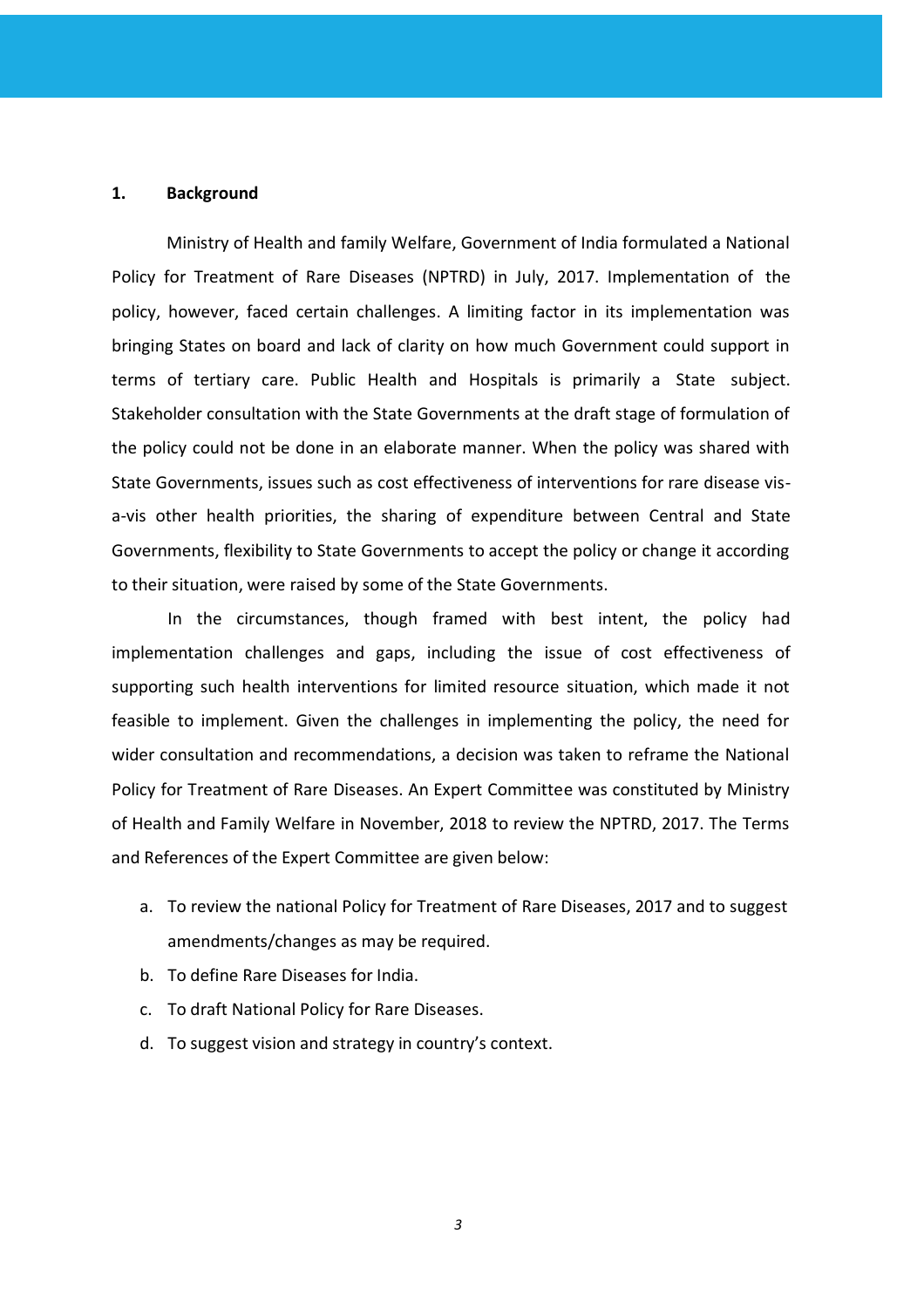Pending reframing the policy, the earlier policy has been kept in abeyance vide a nonstatutory Gazette Notification dated 18-12-2018, till the revised policy is issued or till further orders, whichever is earlier.

Based on the report of the Expert Committee and with the approval of the competent authority, the draft National Policy for Rare Diseases was finalized and placed in the public domain on 13.1.2020 inviting comments/views from all the stakeholders, general public, organisations and States/UTs.

Comments/suggestions received from general public/organisations/stakeholders/States/UTs were referred to DGHS for examination and to submit recommendations. DGHS constituted an Expert Committee to examine the comments/suggestions received. Based on the examination of the comments/suggestions received and recommendations of the same Expert Committee and after further deliberation, the National Policy for Rare Diseases has been finalised.

### **2. Rare Diseases: Issues & Challenges**

The field of rare diseases is complex and heterogeneous. The landscape of rare diseases is constantly changing, as there are new rare diseases and conditions being identified and reported regularly in medical literature. Apart from a few rare diseases, where significant progress has been made, the field is still at a nascent stage. For a long time, doctors, researchers and policy makers were unaware of rare diseases and until very recently there was no real research or public health policy concerning issues related to the field. This poses formidable challenges in development of a comprehensive policy on rare diseases. Nevertheless, it is important to take steps, in the short as well as long term, with the objective of tackling rare diseases in a holistic and comprehensive manner.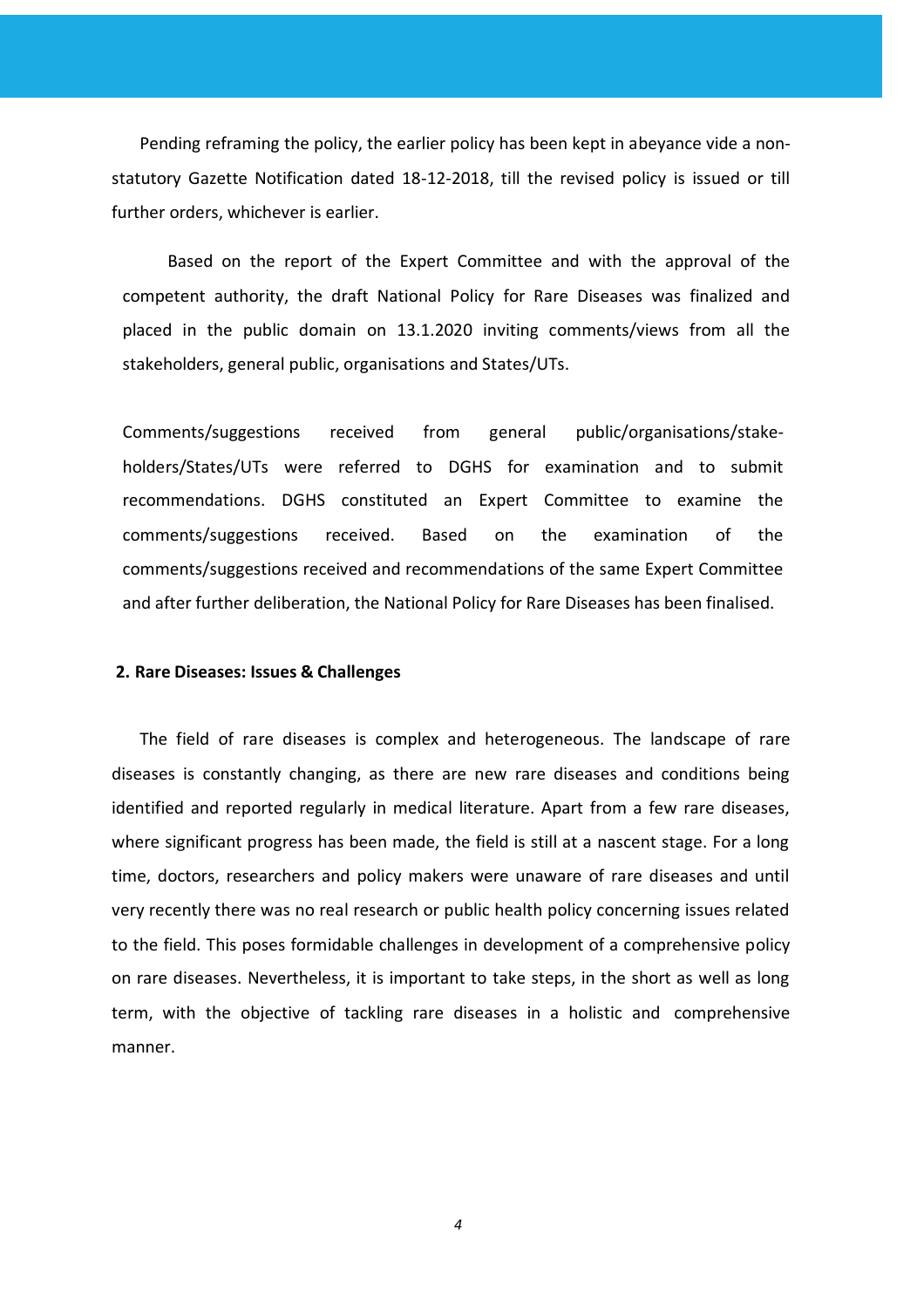### **2.1 The varying definitions of rare diseases**

WHO defines rare disease as often debilitating lifelong disease or disorder with a prevalence of 1 or less, per 1000 population. However, different countries have their own definitions to suit their specific requirements and in context of their own population, health care system and resources. In the US, rare diseases are defined as a disease or condition that affects fewer than 200,000 patients in the country (6.4 in 10,000 people). EU defines rare diseases as a life-threatening or chronically debilitating condition affecting no more than 5 in 10,000 people. Japan identifies rare diseases as diseases with fewer than 50,000 prevalent cases (0.04%) in the country. A summary of the prevalence based definitions of rare diseases used in various countries is tabulated below:

| S No.          | <b>Country</b> | Prevalence less than per 10,000<br>population |  |
|----------------|----------------|-----------------------------------------------|--|
|                |                |                                               |  |
| $\mathbf{1}$   | <b>USA</b>     | 6.4                                           |  |
| $\overline{2}$ | Europe         | 5.0                                           |  |
| 3              | Canada         | 5.0                                           |  |
| 4              | Japan          | 4.0                                           |  |
| 5              | South Korea    | 4.0                                           |  |
| 6              | Australia      | 1.0                                           |  |
| 7              | Taiwan         | 1.0                                           |  |

### **Table 1: Definitions of Rare Disease in different countries**

*Source*: *The I.C. Verma Sub-Committee Report 'Guidelinesfor Therapy and Management'*

The use of varying definitions and diverse terminology can result in confusion and inconsistencies and has implications for access to treatment and for research and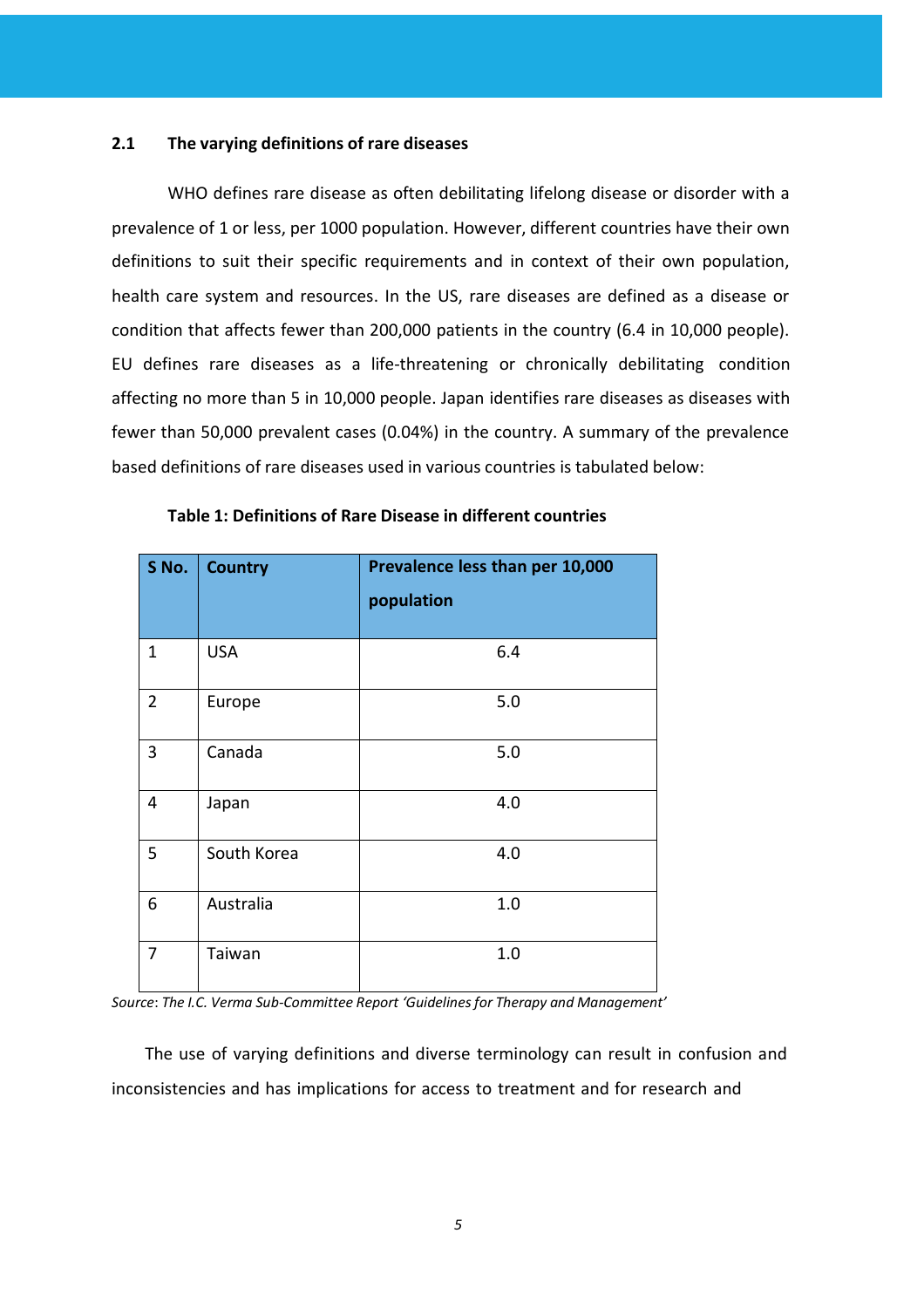development. According to a study<sup>1,</sup> that reviewed and analysed definitions across jurisdictions, most definitions, as discussed above, appear to consider disease prevalence, but other criteria also apply sometimes, such as - disease severity, whether the disease is life-threatening, whether there are alternative treatment options available, and whether it is heritable. The study found that relatively few definitions included qualifiers relating to disease severity and/or a lack of existing treatments, whereas most definitions included a prevalence threshold. The average prevalence thresholds used to define rare diseases ranges among different jurisdictions from 1 to 6 cases/10,000 people, with WHO recommending a prevalence less than 10/10,000 population for defining rare diseases. The study concluded that attempts at harmonising the differing definitions, should focus on standardizing objective criteria such as prevalence thresholds and avoid qualitative descriptors like severity of the disease.

However, it has been contested that disease prevalence alone may also not be an accurate basis for defining rare diseases, as it does not take into account changes in population over time. Hence, some have suggested that a more reliable approach to arriving at a definition could be based on the factors of  $-$  a) location - a disease which is uncommon in one country may be quite common in other parts of the world; b) levels of rarity - some diseases may be much more rare than other diseases which are also uncommon; and c) study-ability - whether the prevalence of a disease lends itself to clinical trials and studies.

This underscores the need for further research to better understand the extent of the existing diversity of definitions for rare diseases and to examine the scope of arriving at a definition, which is best suited to the conditions in India. It shall be done on a priority basis as soon as sufficient data is available. Steps have already been taken for creation of a hospital based National Registry for rare diseases in India by ICMR.

<sup>1. &</sup>lt;sup>1</sup>Richter, T., Nestler-Parr, S., Babela, R., Khan, Z. M., Tesoro, T., Molsen, E., & Hughes, D. A. (2015). *Rare Disease Terminology and Definitions – A Systematic Global Review: Report of the ISPOR Rare Disease Special Interest Group [Electronic version]. Value in Health, 18, 906-914. Available at: <https://www.ispor.org/raredisease-terms-definitions.pdf>*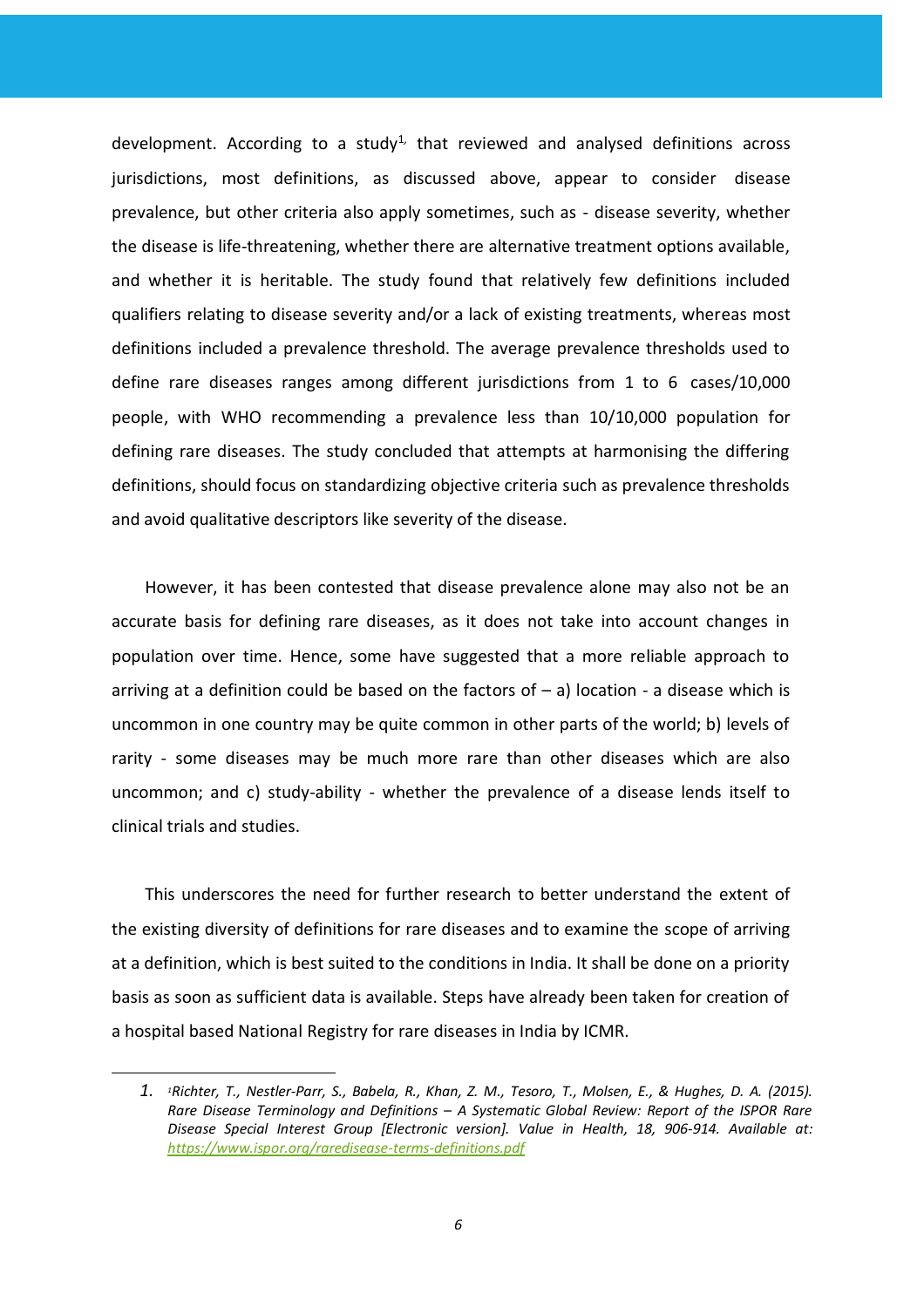#### **2.2 Diagnosis of rare diseases**

Early diagnosis of rare diseases is a challenge owing to multiple factors that include lack of awareness among primary care physicians, lack of adequate screening and diagnostic facilities.

Traditional genetic testing includes tests that can only address a few diseases. As a result, physicians most often provide their best guess on which tests are to be done. If the test is negative, further testing will be required using next generation sequencing based tests, or chromosomal microarray which are applicable, but expensive and timeconsuming processes with interpretation and counselling issues at times.

There is a lack of awareness about rare diseases in general public as well as in the medical fraternity. Many doctors lack appropriate training and awareness to be able to correctly and timely diagnose and treat these conditions. According to a recent report<sup>2</sup>, it takes patients in United States (US) an average of 7.6 years and patients in United Kingdom (UK) an average of 5.6 years to receive an accurate diagnosis, typically involving as many as eight physicians (four primary care and four specialists). In addition, two to three misdiagnoses are typical before arriving at a final diagnosis. Delay in diagnosis or a wrong diagnosis increases the suffering of the patients exponentially. There is an immediate need to create awareness amongst general public, patients & their families and doctors, training of doctors for early and accurate diagnosis, standardization of diagnostic modalities and development of newer diagnostic and therapeutic tools.

### **2.3 Challenges in research and development**

A fundamental challenge in research and development for the majority of rare diseases is that there is relatively little known about the pathophysiology or the natural history of these diseases. Rare diseases are difficult to research upon as the patient pool

 $2$  Rare Disease Impact Report: Insights from patients and the medical community available at: <https://globalgenes.org/wp-content/uploads/2013/04/ShireReport-1.pdf>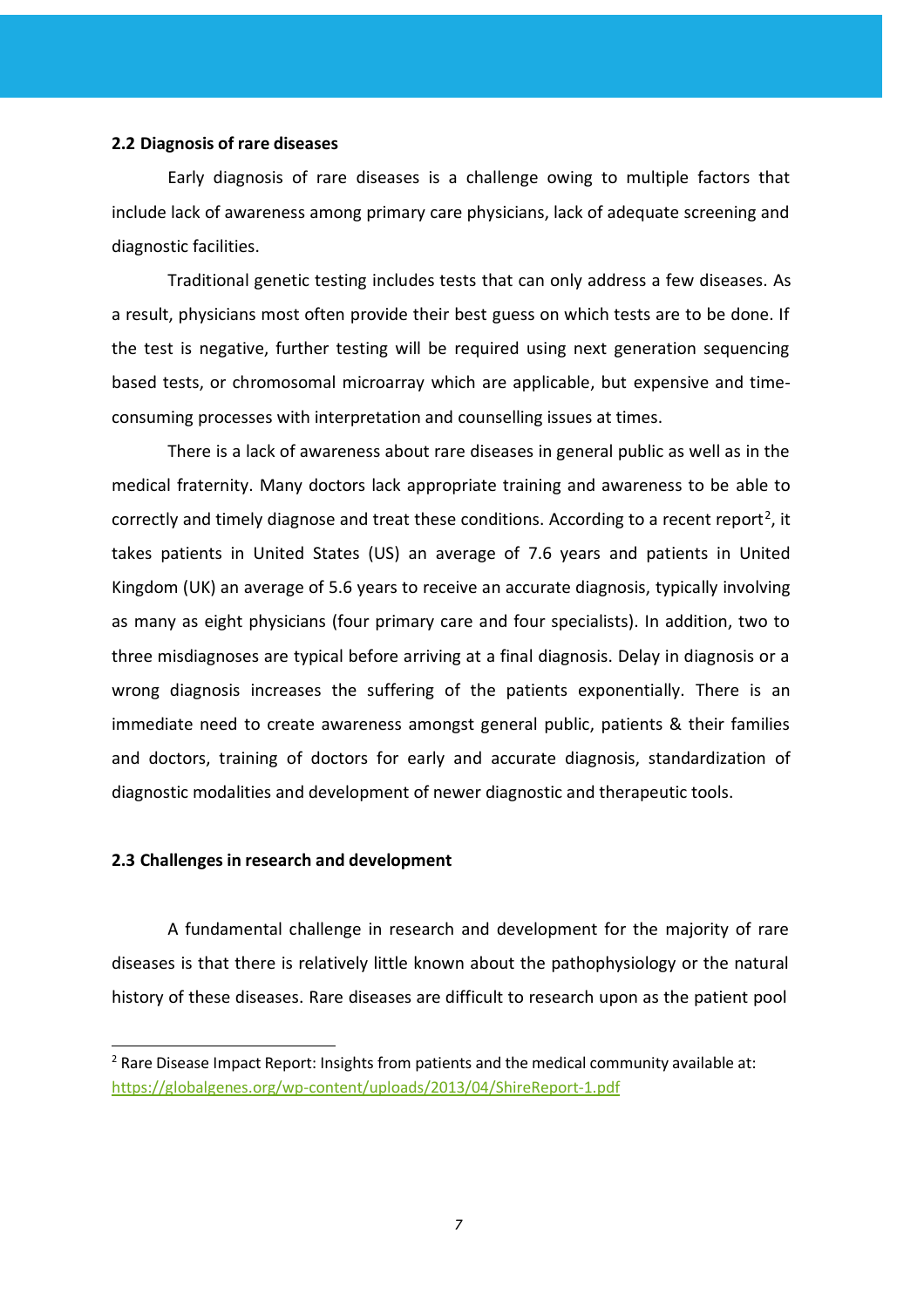is very small and it often results in inadequate clinical experience. Therefore, the clinical explanation of rare diseases may be skewed or partial. The challenge becomes even greater as rare diseases are chronic in nature, where long term follow-up is particularly important. As a result, rare diseases lack published data on long-term treatment outcomes and are often incompletely characterised.

This makes it necessary to explore international and regional collaborations for research, collaborations with the physicians who work on any rare disease and with patient groups and families dealing with the consequences of these disorders. This will help gain a better understanding of the pathophysiology of these diseases, and the therapeutic effects that would have a meaningful impact on the lives of patients. There is also a need to review and where possible modify, clinical trial norms keeping in mind the particular challenges in rare diseases, without compromising on the safety and quality of the drugs or diagnostic tools.

# **2.4 Challenges in treatment**

### **2.4.1 Unavailability of treatment**

Availability and access to medicines are important to reduce morbidity and mortality associated with rare diseases. Despite progress in recent years, effective or safe treatment is not available for most of the rare diseases. Hence, even when a correct diagnosis is made, there may not be an available therapy to treat the rare disease. There are between 7000 - 8000 rare diseases, but less than 5% have therapies available to treat them. About 95% rare diseases have no approved treatment<sup>3</sup> and less than 1 in 10 patients receive disease specific treatment. Where drugs are available, they are prohibitively expensive, placing immense strain on resources.

<sup>3</sup>[https://www.thelancet.com/journals/landia/article/PIIS2213-8587\(19\)30006-3/fulltext](https://www.thelancet.com/journals/landia/article/PIIS2213-8587(19)30006-3/fulltext)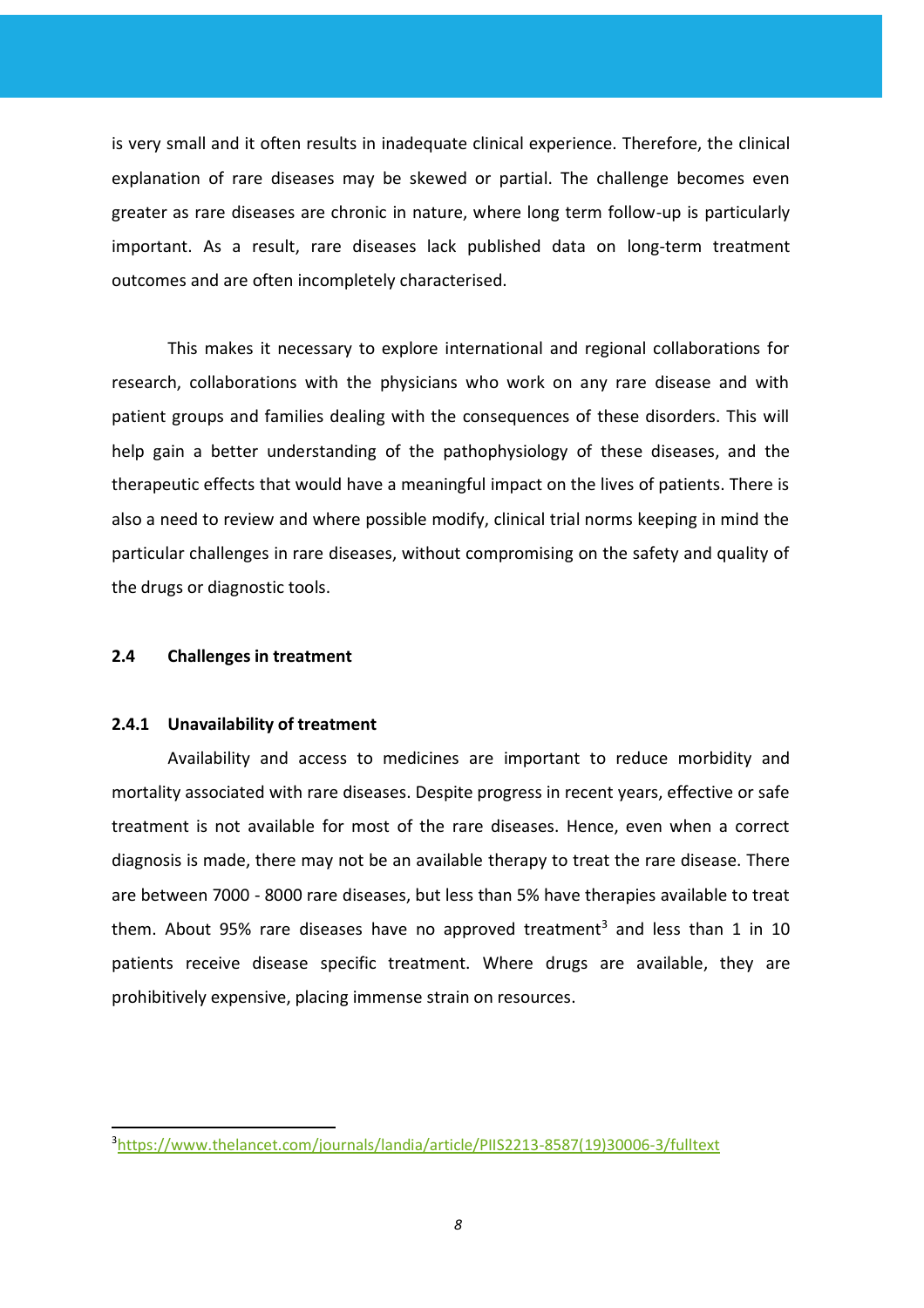#### **2.4.2 Prohibitive cost of treatment**

As the number of persons suffering from individual rare diseases is small, they do not constitute a significant market for drug manufacturers to develop and bring to market drugs for them. For this reason, rare diseases are also called 'orphan diseases' and drugs to treat them are called "orphan drugs". Where, they do make drugs to treat rare diseases, the prices are extremely high apparently to recoup the cost of research and development. At present, very few pharmaceutical companies are manufacturing drugs for rare diseases globally and there are no domestic manufacturers in India except for Food for Special Medical Purposes(FSMP) for small molecule inborn errors of metabolism. Due to the high cost of most therapies, the government has not been able to provide these for free. It is estimated that for a child weighing 10 kg, the annual cost of treatment for some rare diseases, may vary from Rupees 10 lakh to more than 1 crore per year with treatment being lifelong and drug dose and cost, increasing with age and weight.

Countries have dealt with this unique problem of high cost through various means that were suited to their local needs. Instruments like the Orphan Drug Act (ODA) in US & Canada, provide incentives to drug manufacturers to encourage them to manufacture drugs for rare diseases. The economic incentives & safeguards offered under the Act ensure benefits to the local patients. However, the exorbitant prices of drugs for rare diseases have led to concerns even in the developed countries about maintaining sustainability of the rare diseases funding/reimbursement programmes. The exorbitant prices have led to calls for transparency in setting prices of drugs and for price control and have even prompted scrutiny and congressional inquiries.

### **3. The Indian Scenario**

Data on how many people suffer from different diseases that are considered rare globally, is lacking in India. The cases identified so far have been diagnosed at tertiary hospitals. The lack of epidemiological data on incidence and prevalence of rare diseases impedes understanding of the extent of the burden of rare diseases and development of a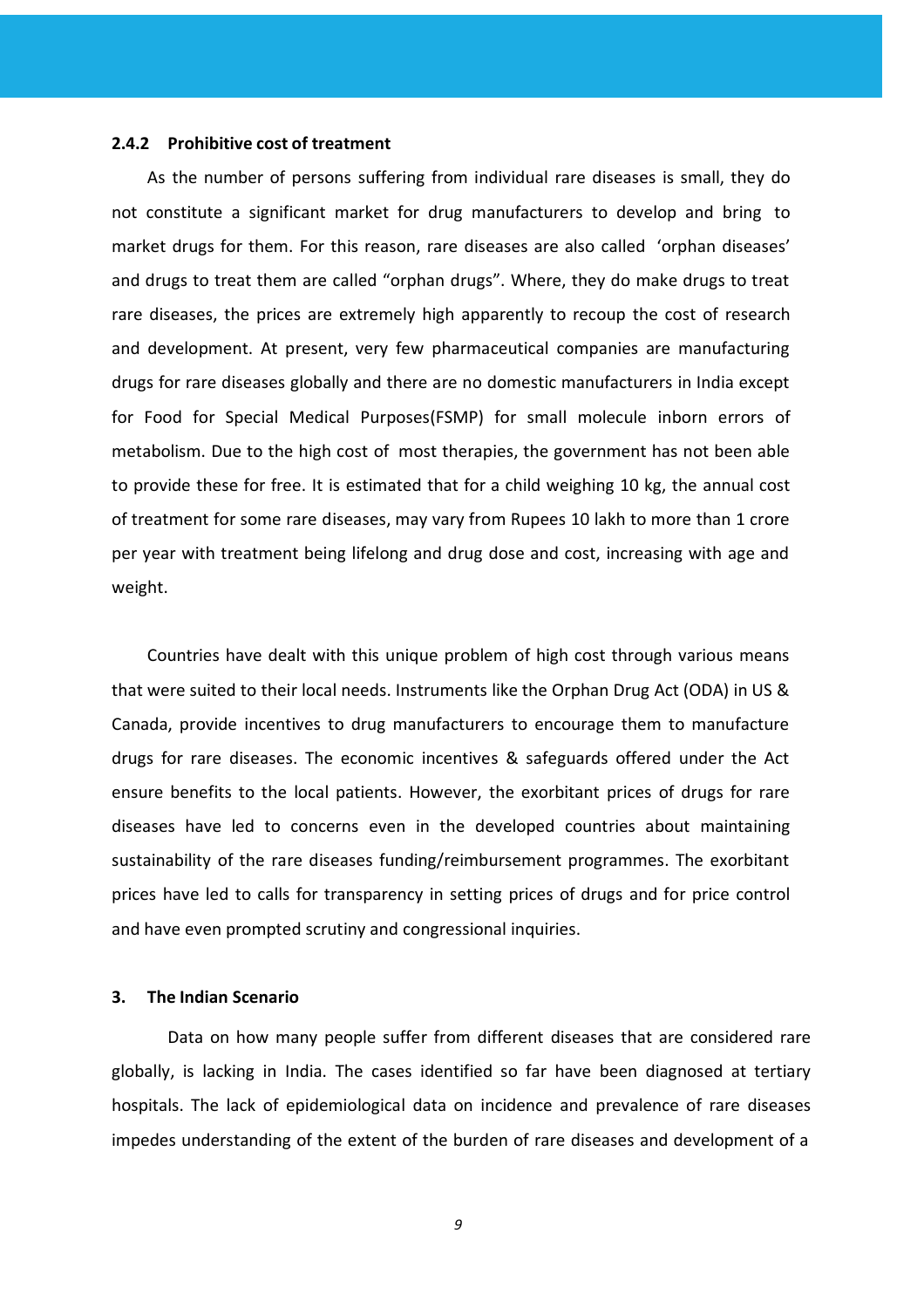definition. It also hampers efforts to arrive at correct estimation of the number of persons suffering from these diseases and describe their associated morbidity and mortality. In such a scenario, the economic burden of most rare diseases is unknown and cannot be adequately estimated from the existing data sets.

Although extremely challenging, considering the complexity of various diseases and the difficulty in diagnosis, there is a clear need to undertake systematic epidemiological studies to ascertain the number of people suffering from rare diseases in India.

So far only limited number of diseases has been recorded in India from tertiary care hospitals that are globally considered as rare diseases though ambit may encompassfrom 7000 to 8000 disorders. The commonly reported diseases include Primary immunodeficiency disorders, Lysosomal storage disorders (Gaucher's disease, Mucopolysaccharidoses, Pompe disease, fabry disease etc.) small molecule inborn errors of metabolism (Maple Syrup urine disease, organic acidemias etc.), Cystic Fibrosis, osteogenesis imperfecta, certain forms of muscular dystrophies and spinal muscular atrophy, etc.

### **4. Experiences from other countries:**

While preparing the policy for rare diseases in India, policies of other countries have been reviewed. In United States of America, development of drugs for rare disease is sought to be encouraged through the Orphan Drugs Act, which incentivises industry by way of market exclusivity, grants to researchers and tax incentives on expenditure incurred during evaluation of drugs for their therapeutic potential. However, critics have pointed out that pharmaceutical companies have taken advantage of this arrangement and 'gamed the system' to maximise profits. The European Joint Programme on Rare Disease mostly focuses on research. National Health Service (NHS) England, for example, provides that the treatment for Spinal Muscular Atrophy (SMA) will be made available to the youngest and most severely-affected (SMA Type 1) patients immediately by Biogen (The pharmaceutical company that manufactures treatment for SMA), with NHS England offering funding on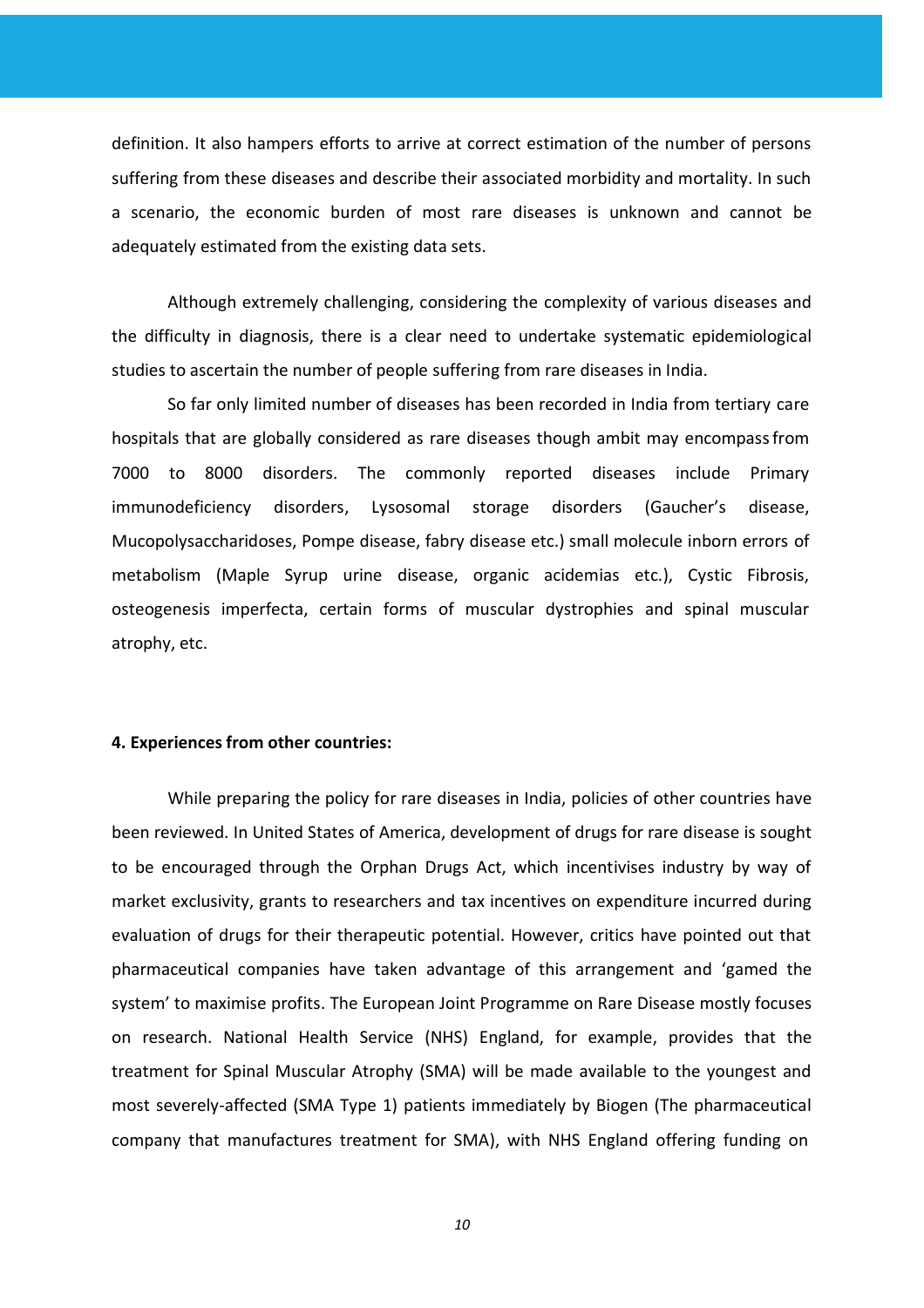National Institute for Health and Care Excellence (NICE) publication of final guidance. In Singapore, a fund - Rare Disease Fund – has been created to fund five medicines to treat three rare disease conditions. In Malaysia and Australia subsidised access for eligible patients is provided for expensive and lifesaving drugs.

# **5. Need to balance competing priorities of public health in resource constrained settings**

Rare diseases place a major economic burden on any country and especially in resource-constrained settings. The financial capacity to support exorbitant cost of treatment is an important consideration in public health policy development with reference to treatment for rare diseases. In resource-constrained settings, it is pertinent to balance competing interests of public health for achieving optimal outcome for the resources allocated. As resources are limited and have multiple uses, the policy makers have to make choice of prioritizing certain set of interventions over others- the appropriate choice is then to support those interventions that would provide more number of healthy life years for given sum of money while simultaneously looking at the equity i.e., interventions that benefit poor who cannot afford healthcare are prioritized. Thus, interventions that address health problems of a much larger number of persons by allocating a relatively smaller amount are prioritized over others such as funding treatment of rare diseases where much greater resources will be required for addressing health problems of a far smaller number of persons.

Hence, any policy on rare diseases needs to be considered in the context of the available scarce resources and the need for their utmost judicious utilization for maximizing the overall health outcomes for the whole of society measured in terms of increase of healthy life years.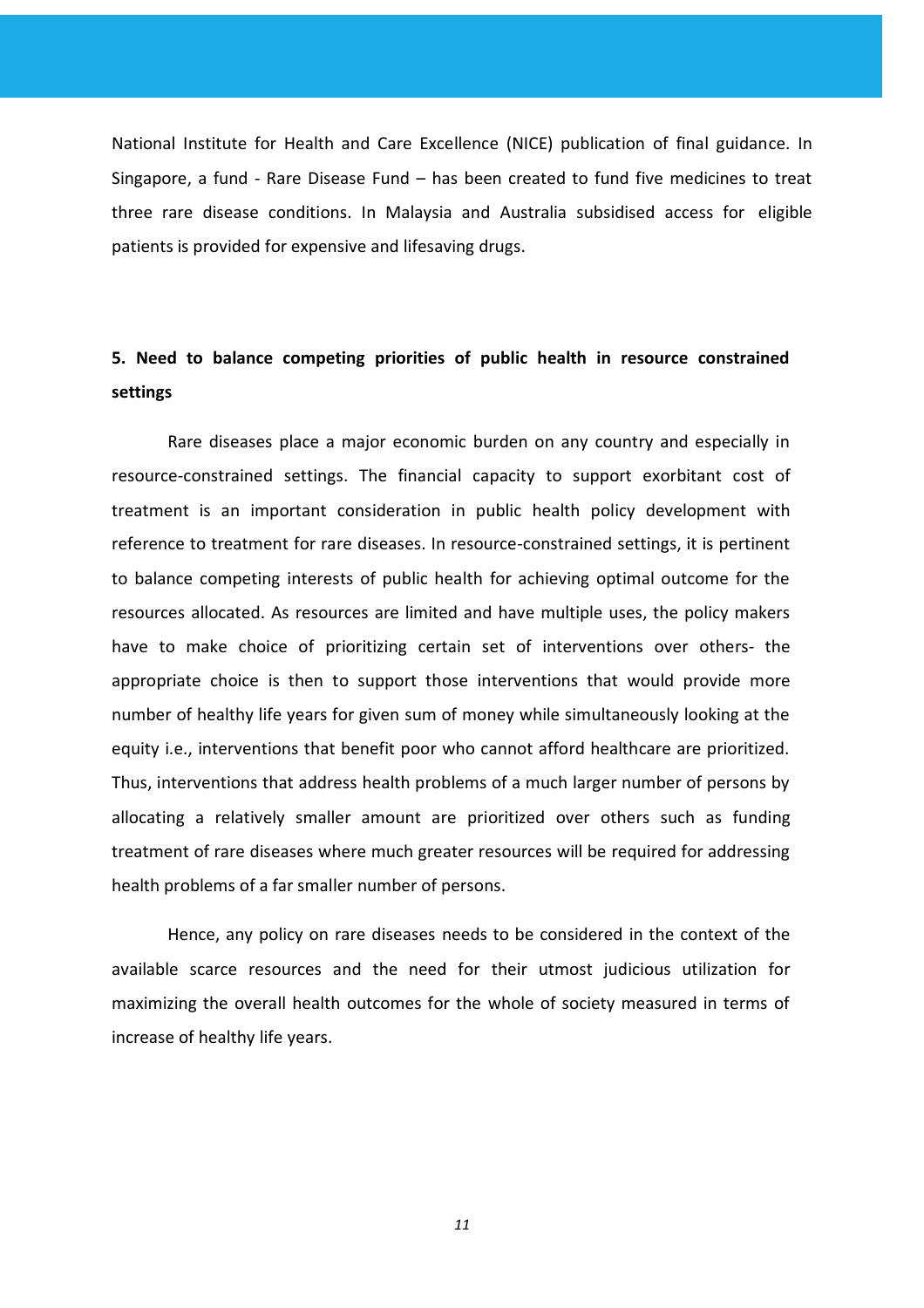### **6. Definition of Rare Diseases:**

6.1 There is no universal or standard definition of rare disease. A disease that occurs infrequently is generally considered a rare disease, and it has been defined by different countries in terms of prevalence – either in absolute terms or in terms of prevalence per 10,000 population. A country defines a rare disease most appropriate in the context of its own population, health care system and resources.

6.2 As mentioned above, India faces the limitation of lack of epidemiological data to be able to define rare diseases in terms of prevalence or prevalence rate, which has been used by other countries. To overcome this, a hospital based National Registry for Rare Diseases has been initiated by ICMR by involving centers across the country that are involved in diagnosis and management of Rare Diseases. This will yield much needed epidemiological data for rare diseases. In the absence of epidemiological data on diseases considered as rare in other countries, it is not possible to prescribe threshold prevalence rates to define a disease condition as rare.

Till the time such data is available and the country arrives at a definition of a rare disease based on prevalence data, the term rare diseases, for the purpose of this policy, shall construe the following groups of disorders identified and categorized by experts based on their clinical experience:

# *Group 1: Disorders amenable to one-time curative treatment:*

# *a) Disorders amenable to treatment with Hematopoietic Stem Cell Transplantation (HSCT) –*

- *i. Such Lysosomal Storage Disorders (LSDs) for which Enzyme Replacement Therapy (ERT) is presently not available and severe form of Mucopolysaccharoidosis (MPS) type I within first 2 years of age.*
- *ii. Adrenoleukodystrophy (early stages), before the onset of hard neurological signs.*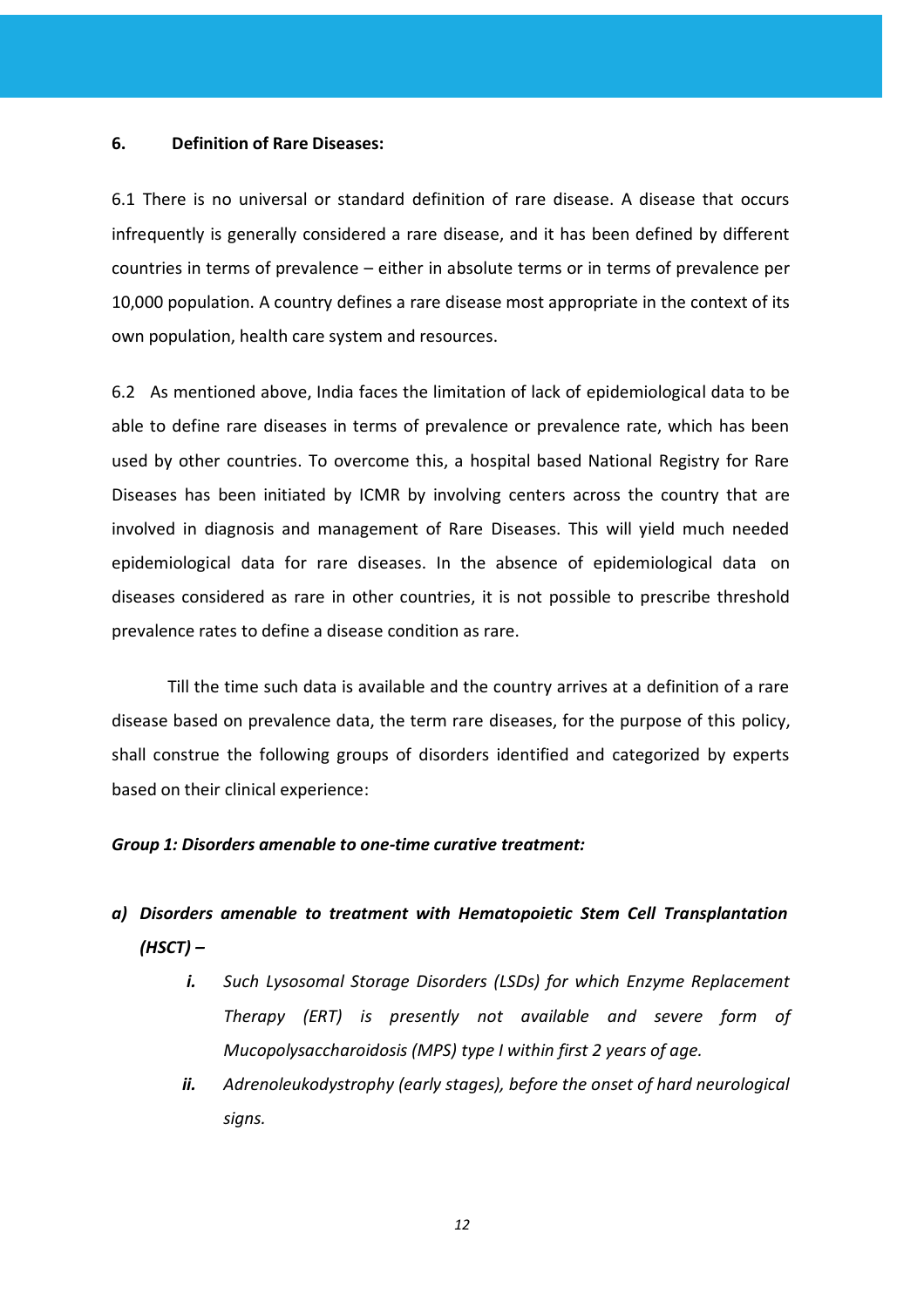- *iii. Immune deficiency disorders like Severe Combined Immunodeficiency (SCID), Chronic Granulomatous disease, Wiskot Aldrich Syndrome etc.*
- *iv. Osteopetrosis*
- *v. Fanconi Anemia*

# *b) Disorders amenable to organ transplantation*

- *i. Liver Transplantation -Metabolic Liver diseases:*
	- *a. Tyrosinemia,*
	- *b. Glycogen storage disorders (GSD) I, III and IV due to poor metabolic control, multiple liver adenomas, or high risk for Hepatocellualr carcinoma or evidence of substantial cirrhosis or liver dysfunction or progressive liver failure,*
	- *c. MSUD (Maple Syrup Urine Disease),*
	- *d. Urea cycle disorders,*
	- *e. Organic acidemias.*
- *ii. Renal Transplantation*
	- *a. Fabry disease*
	- *b. Autosomal recessive Polycystic Kidney Disease (ARPKD),*
	- *c. Autosomal dominant Polycystic Kidney Disease (ADPKD) etc.*
- *iii. Patients requiring combined liver and kidney transplants can also be considered if the same ceiling of funds is maintained. (Rarely Methyl Malonicaciduria may require combined liver & Kidney transplant) etc.*

*Group 2: Diseases requiring long term / lifelong treatment having relatively lower cost of treatment and benefit has been documented in literature and annual or more frequent surveillance is required:*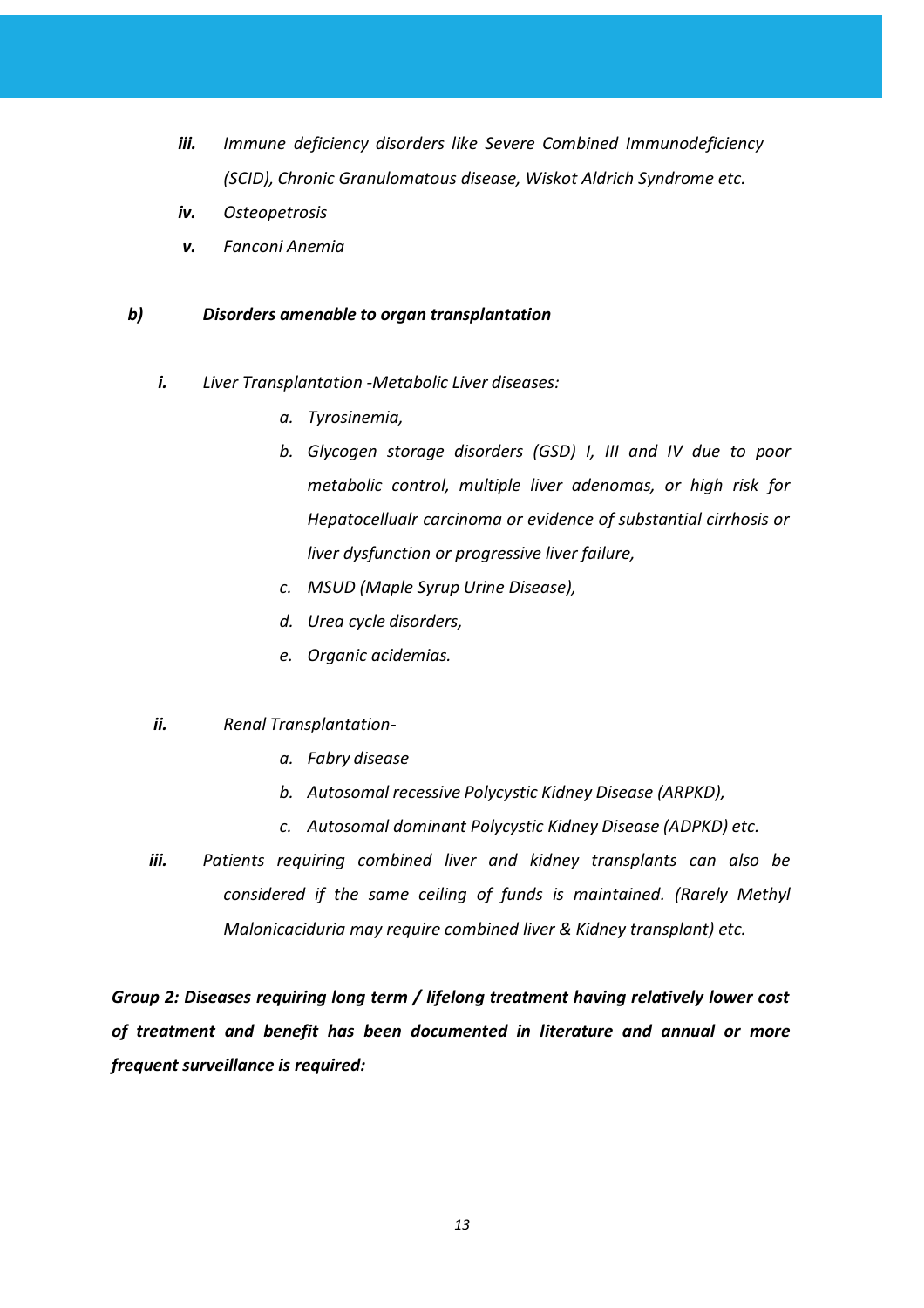# *a) Disorders managed with special dietary formulae or Food for special medical purposes (FSMP)*

- *i) Phenylketonuria (PKU)*
- *ii) Non-PKU hyperphenylalaninemia conditions*
- *iii) Maple Syrup Urine Disease (MSUD)*
- *iv) Tyrosinemia type 1 and 2*
- *v) Homocystinuria*
- *vi) Urea Cycle Enzyme defects*
- *vii) Glutaric Aciduria type 1 and 2*
- *viii) Methyl Malonic Acidemia*
- *ix) Propionic Acidemia*
- *x) Isovaleric Acidemia*
- *xi) Leucine sensitive hypoglycemia*
- *xii) Galactosemia*
- *xiii) Glucose galactose malabsorbtion*
- *xiv)Severe Food protein allergy*

# *b) Disorders that are amenable to other forms of therapy (hormone/ specific drugs)*

- *i) NTBC for Tyrosinemia Type 1*
- *ii) Osteogenes isImperfecta – Bisphosphonates therapy*
- *iii) Growth Hormone therapy for proven GH deficiency, Prader Willi Syndrome, Turner syndrome and Noonan syndrome.*
- *iv) Cystic Fibrosis- Pancreatic enzyme supplement*
- *v) Primary Immune deficiency disorders -Intravenous immunoglobulin and sub cutaneous therapy (IVIG) replacement eg. X-linked agammablobulinemia etc.*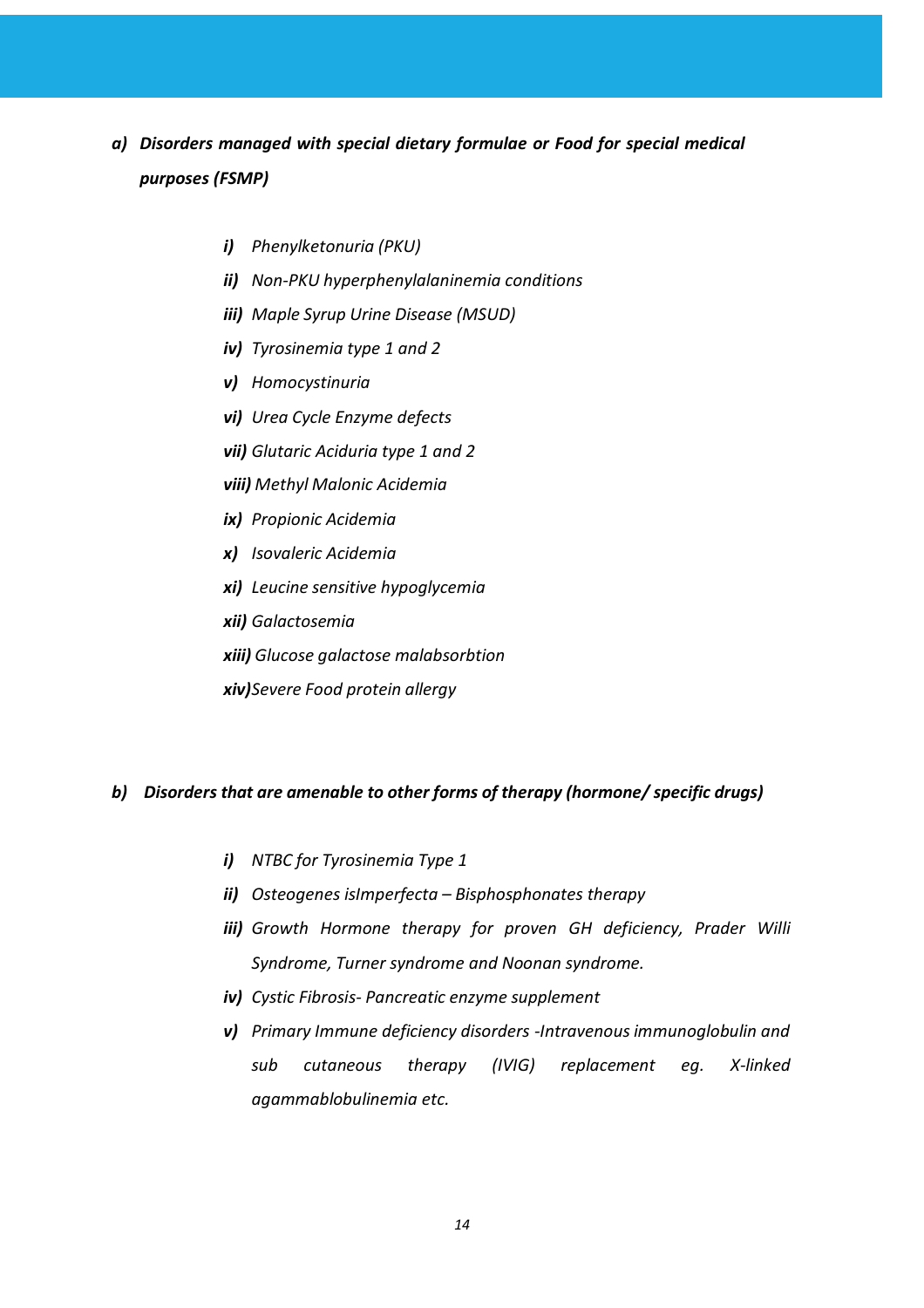- *vi) Sodium Benzoate, arginine, citrulline, phenylacetate (Urea Cycle disorders), carbaglu, Megavitamin therapy (Organic acidemias, mitochondrial disorders)*
- *vii) Others - Hemin (Panhematin) for Acute Intermittent Porphyria, High dose Hydroxocobalamin injections (30mg/ml formulation – not available in India and hence expensive if imported)*
- *viii) Large neutral aminoacids, mitochondrial cocktail therapy, Sapropterin and other such molecules of proven clinical management in a subset of disorders*

*Group 3: Diseases for which definitive treatment is available but challenges are to make optimal patient selection for benefit, very high cost and lifelong therapy.*

*3a) Based on the literature sufficient evidence for good long-term outcomes exists for the following disorders*

- *1. Gaucher Disease (Type I & III {without significant neurological impairment})*
- *2. Hurler Syndrome [Mucopolysaccharisosis (MPS) Type I] (attenuated forms)*
- *3. Hunter syndrome (MPS II) (attenuated form)*
- *4. Pompe Disease (Both infantile & late onsetdiagnosed early before development of complications)*
- *5. Fabry Disease diagnosed before significant end organ damage.*
- *6. MPS IVA before development of disease complications.*
- *7. MPS VI before development of disease complications.*
- *8. DNAase for Cystic Fibrosis.*

*3b) For the following disorders for which the cost of treatment is very high and either long term follow up literature is awaited or has been done on small number of patients*

*1. Cystic Fibrosis (Potentiators)*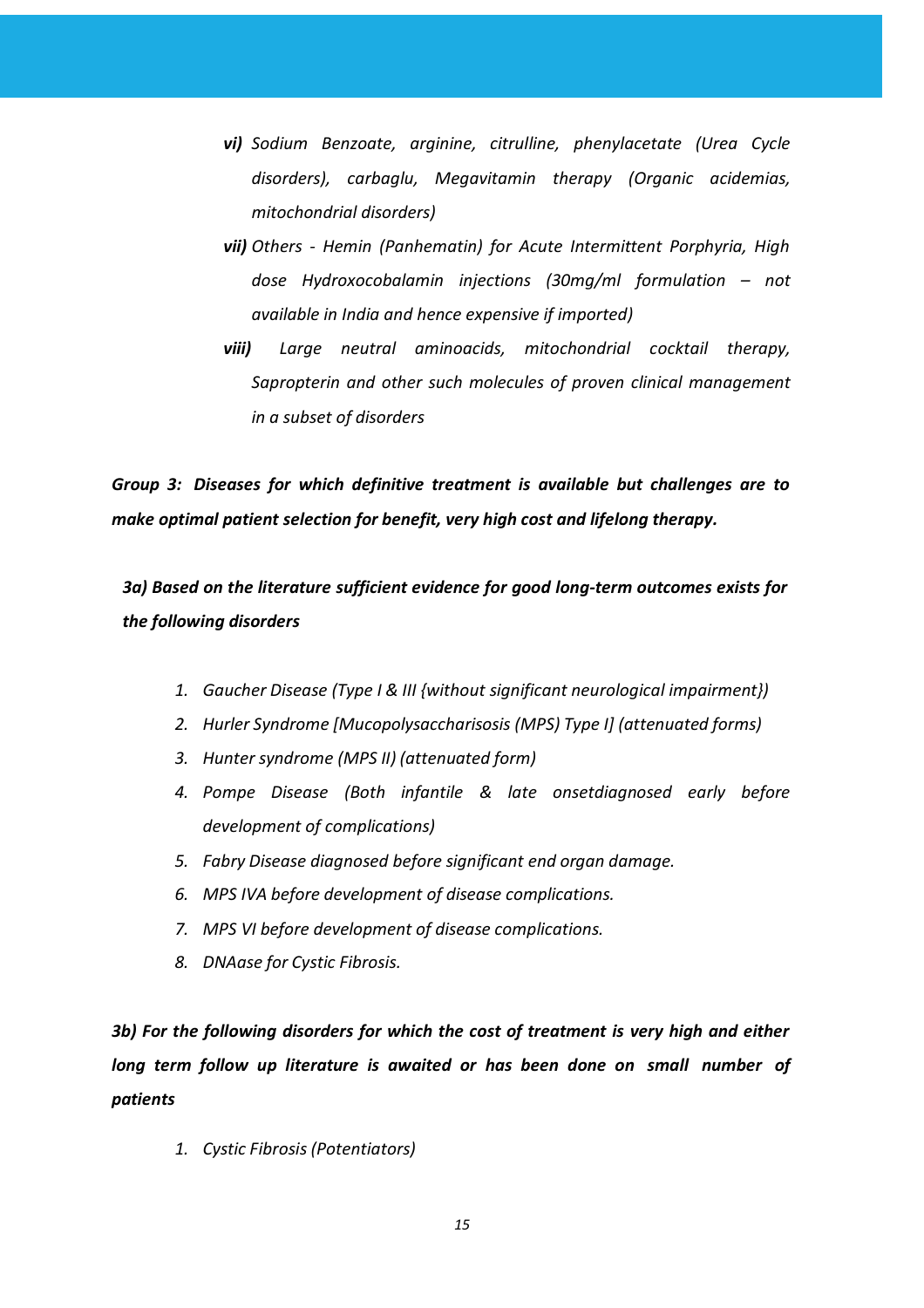- *2. Duchenne Muscular Dystrophy (Antesensce oligoneucletides, PTC)*
- *3. Spinal Muscular Atrophy (Antisense oligonucleotides both intravenous & oral & gene therapy)*
- *4. Wolman Disease*
- *5. Hypophosphatasia*
- *6. Neuronal ceroid lipofuschinosis*

6.3. The list of diseases under Group 1, Group 2 and Group 3 are not exhaustive and will be reviewed periodically based on updated scientific data by the Technical Committee.

# *7.* **Policy Direction**

The policy aims at lowering the incidence and prevalence of rare diseases based on an integrated and comprehensive preventive strategy encompassing awareness generation, premarital, post-marital, pre-conception and post-conception screening and counselling programmes to prevent births of children with rare diseases, and within the constraints on resources and competing health care priorities, enable access to affordable health care to patients of rare diseases which are amenable to one-time treatment or relatively low cost therapy.

Considering the limited data available on rare diseases, and in the light of competing health priorities, the focus would be on prevention of rare diseases as a priority for all the three groups of rare diseases identified by Experts. Public Health and hospitals being a State subject, the Central Government would encourage & support the States in their endeavour towards screening and prevention of rare diseases through Centres of Excellence under Rare Disease Policy and Nidan Kendras under Department of Biotechnology.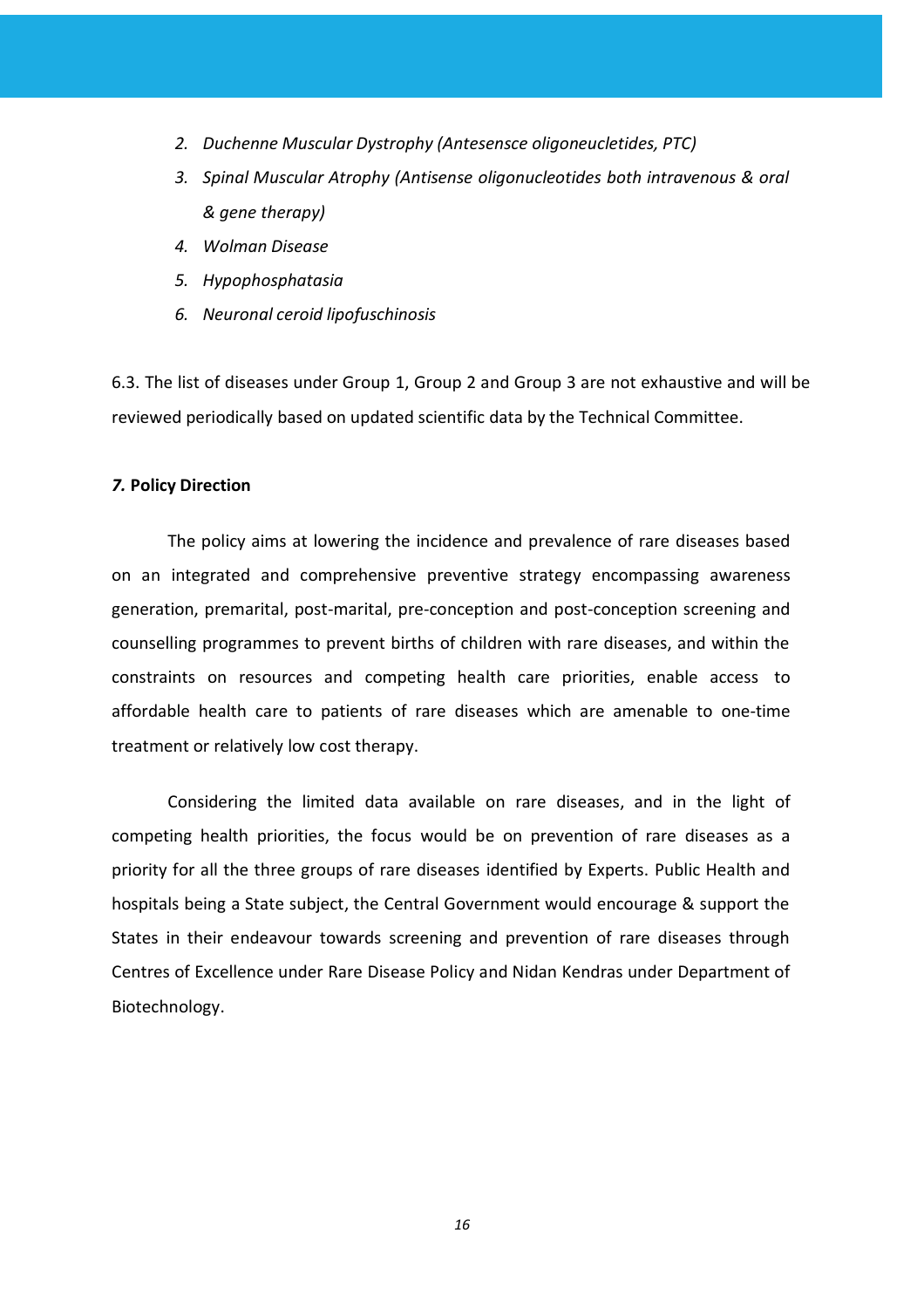### *8.* **Prevention & Control of Rare Diseases:**

### **8.1 Capacity building of health professionals**

The Central Government will work with the State governments to build capacity of health professionals at various levels. The content of such capacity building would be based on the roles of various health professionals. The Centres of Excellence would develop Standard Operating Protocols to be used at various levels of care for patients with rare diseases to improve early diagnosis, better care coordination and quality of life.

### *8.2 Prevention at different levels*

Though in the last two decades, due to advancement in technologies, understanding of the pathophysiological mechanisms of rare genetic disorders has somewhat improved, yet the treatment modalities are few and the available therapies may not lead to "cure'. More importantly, these are exorbitantly costly and not universally available & accessible. Accordingly, prevention needs to be the focus for all genetic disorders. The prevention of genetic disorders can be done at multiple levels. For application of these strategies, the first step is to build the capacity of health professionals and increase awareness in the population at large about the prevalence of such diseases and prevention measures. Frontline workers will be adequately capacitated for screening of rare diseases. Adequate IEC material will be designed and made available across multiple levels of the health care pyramid as this forms a basic pillar of tackling the issue of limited awareness.

**8.2.1 : Primary Prevention:** This aims at preventing the occurrence of the disease, i.e., preventing birth of an affected child. Though not always feasible, this strategy yields the highest returns in terms of decreasing the incidence & prevalence of rare disorders in the population in the long run. Some of the strategies can be as follows:

Examples include avoidance of pregnancy in advanced age, or any other rare monogenic disorder by not marrying a carrier, carrier couples not reproducing etc., but these are not feasible options in the real world scenario. So in most situations the feasible preventive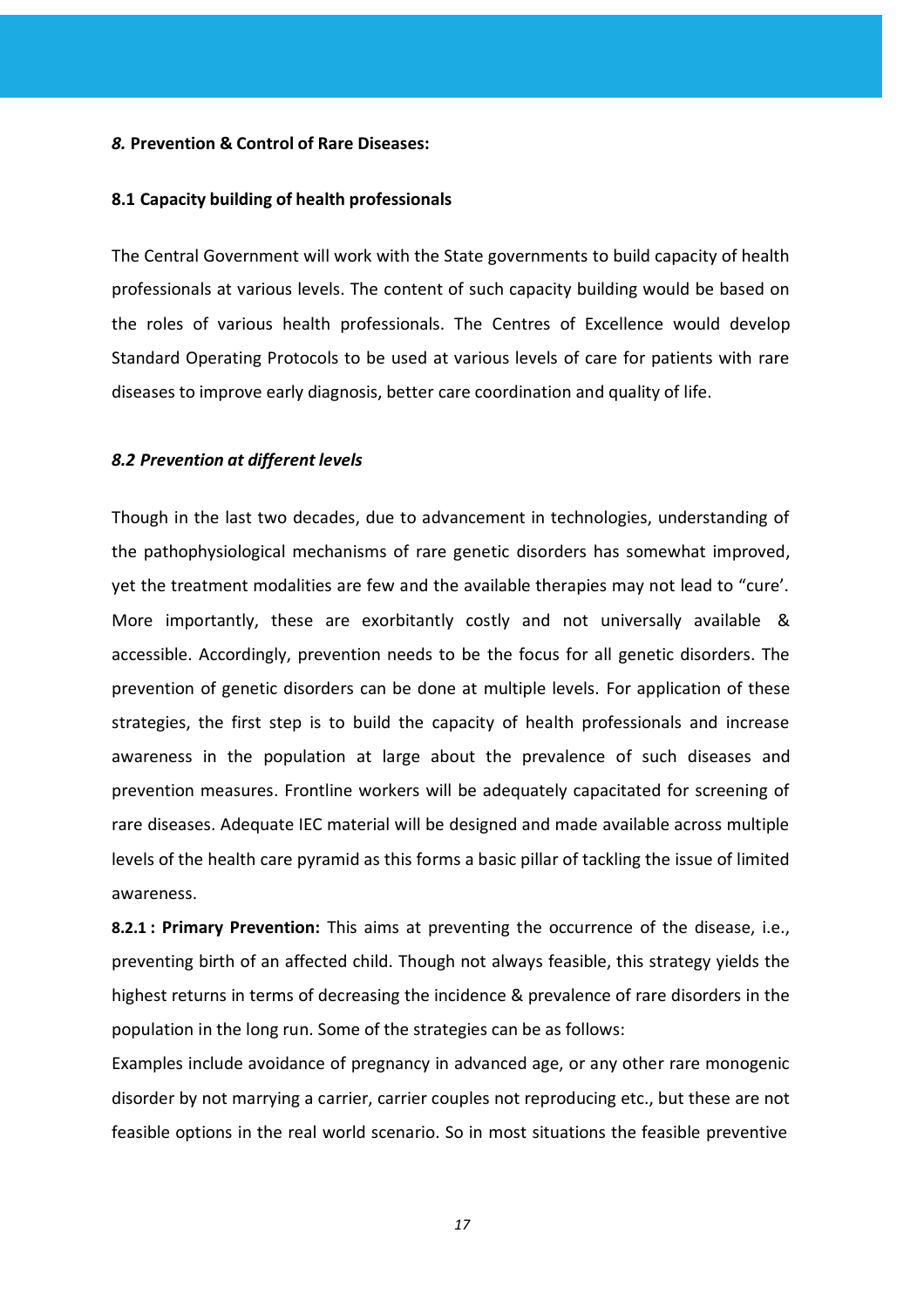strategy is secondary prevention. However, a simple checklist will be made available to primary health care providers in the health and wellness clinics to identify a couple at risk based on disease in a previous sib or family history of that disorder.

**8.2.2 : Secondary prevention**: This strategy focuses on avoiding the birth of affected fetus (prenatal screening and prenatal diagnosis), early detection of the disorders, appropriate medical intervention to ameliorate or minimize the manifestations (newborn screening).

- *a) Prenatal screening:* The common screening methods presently recommended for all pregnancies include biochemical screening and ultrasonography for chromosomal disorders like Down syndrome etc. and ultrasonography for other structural defects. In the context of rare diseases, objective of the prenatal screening and diagnosis is to identify the high risk mothers for having an affected fetus with a rare disease. These mothers can be identified based on the family history (previous affected child or affected relative with a known or suspected genetic disorder). Based on the suspected disease a targeted screening of the affected child or couple for a specific disorder or a carrier testing for monogenic disorders using next generation sequencing technique can be offered, the latter being presently expensive.
- *b) Prenatal diagnosis by invasive testing (e.g., by Chorionic villus sampling and amniocentesis):* is possible for any single-gene disorder if the disease causing variant in the gene/enzyme defect is known and for any chromosomal abnormality. Most common indications are known single gene disorders or chromosomal abnormality in a previous affected child in the family. These tests can also be offered if the married couple is found to be carrier for any single gene disorder and mutations have been identified in the couple. Now a day, prenatal diagnosis for above mentioned disorders are widely available in India at many institutions. The invasive procedures are performed by obstetricians and fetal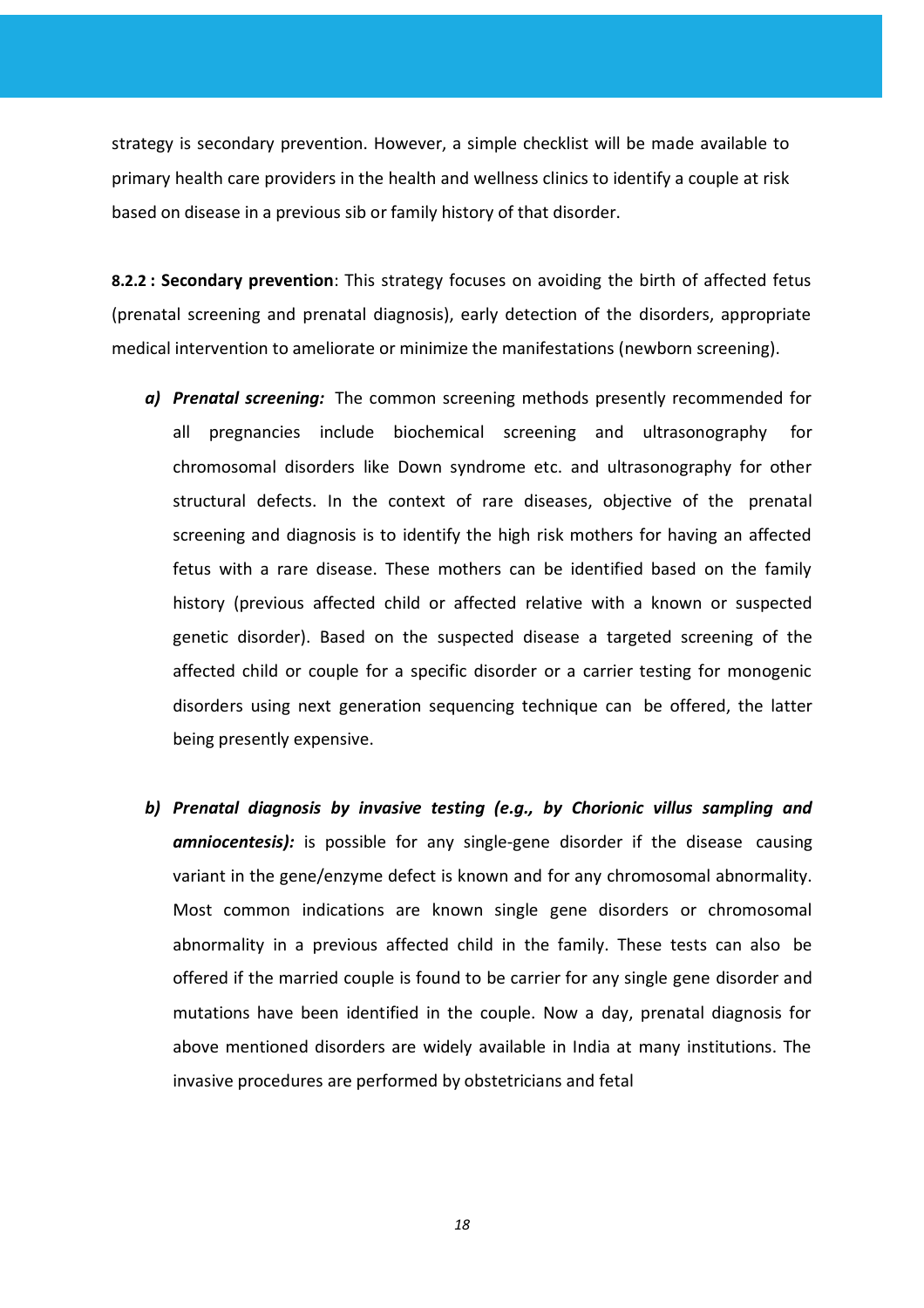medicine experts. These procedures, however, carry a small risk of fetal loss which is very low if done by experienced specialists. This has to be explained to the family before the procedure. Cost would primarily depend on the type of the test to be performed on the sample. If the fetus is found to be affected, the couple has the option for termination of pregnancy, the legal age of which in India has been increased to 24 weeks of pregnancy.

- *c) Newborn screening(NBS):* is the best example of secondary prevention in which the babies are screened within few days of birth before symptoms of the disease manifest and treatment is initiated which prevents morbidity and mortality. In the developed world NBS is being offered for many rare disorders particularly the treatable ones (e.g., LSDs, SCID) apart from the common disorders.
- *d) Early postnatal diagnosis and treatment:* before development of severe manifestations /complications which are irreversible is also included in secondary prevention for disorders amenable to therapy which would require increasing awareness and better availability of diagnostics. Timely referral of the suspected patients & their families to appropriate facilities that are equipped to make a correct diagnosis and where indicated, initiate treatment is the key. Genetic testing will also be augmented by laboratories under the National Genomics Core funded by the Department of Biotechnology and Institute of Genomics and Integrative Biology (IGIB) & Centre for Cellular and Molecular Biology (CCMB) under CSIR.

**8.2.3 : Tertiary prevention** refers to provision of better care and medical rehabilitation to those rare disease patients who present at an advanced stage of the disease. It encompasses providing best supportive care to the affected patients with various rare disorders including the ones for which no specific treatment is available. This would improve quality of life of affected individuals and families. Supportive care includes developmental assessment and intervention including early stimulation and behavioural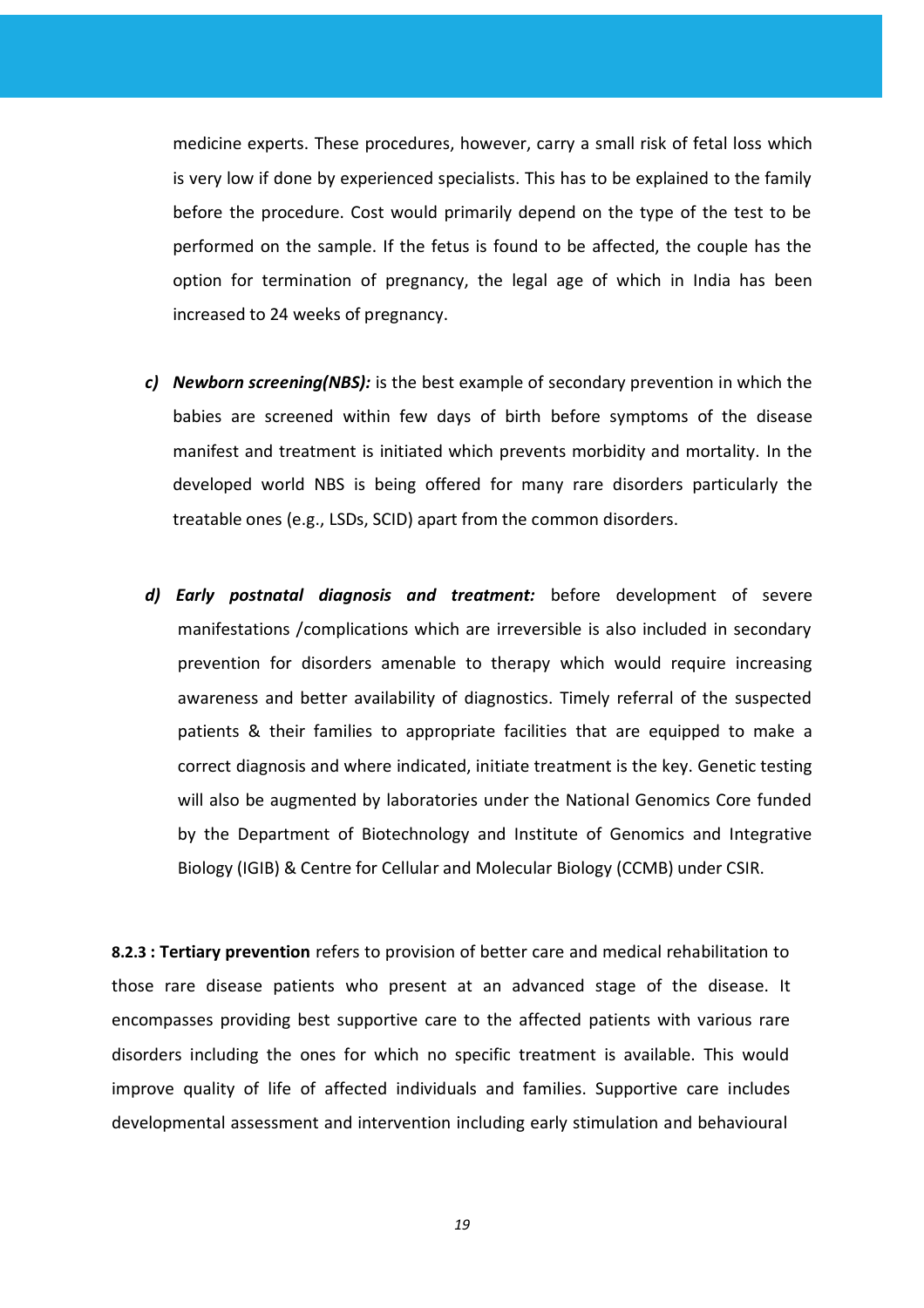intervention, physical therapy and rehabilitation, provision of visual and hearing aids and above all emotional and psychological support to affected individuals and families.

**8.2.4** : **Optimal screening and diagnosis strategy:** Considering the competing priorities within available resources, universal screening of all pregnancies and/or all newborns in the country for all rare disorders is not feasible. The policy recommends a screening and diagnostic strategy wherein those pregnant women in whom there is a history of a child born with a rare disease and that rare disease diagnosis has been confirmed, would be offered prenatal screening test(s) through amniocentesis and / or chorionic villi sampling. This strategy is in sync with the policy direction of reducing the incidence of rare diseases in the population. In cases where, the diagnosis could not be established during the prenatal period, it would be imperative to offer to the newborn or the infant as the case may be and would include newborn screening for (a) small molecule Inborn Errors of Metabolism by liquid chromatography – tandem mass spectrometry (LC-MS/MS), (b) diagnosis of SCID by T cell receptor excision circles (TREC) and (c) diagnosis of lysosomal storage disorders (LSDs) by microfluids / LC-MS/ MS. (d) diagnosis of disorders by newer but economical molecular diagnostic platforms.

# *9.* **Centres of Excellence (COE) and Nidan Kendras**

9.1 The Government will notify selected Centres of Excellence, which will be premier Government tertiary hospitals with facilities for diagnosis, prevention and treatment of rare diseases. To begin with, the following institutes would be notified as Centers of Excellence for Rare Diseases:

- **a)** All India Institute of Medical Sciences, New Delhi
- **b)** Maulana Azad Medical College, New Delhi
- **c)** Sanjay Gandhi Post Graduate Institute of Medical Sciences, Lucknow
- **d)** Post Graduate Institute of Medical Education and Research, Chandigarh
- **e)** Centre for DNA Fingerprinting & Diagnostics with Nizam's Institute of Medical Sciences, Hyderabad
- **f)** King Edward Medical Hospital, Mumbai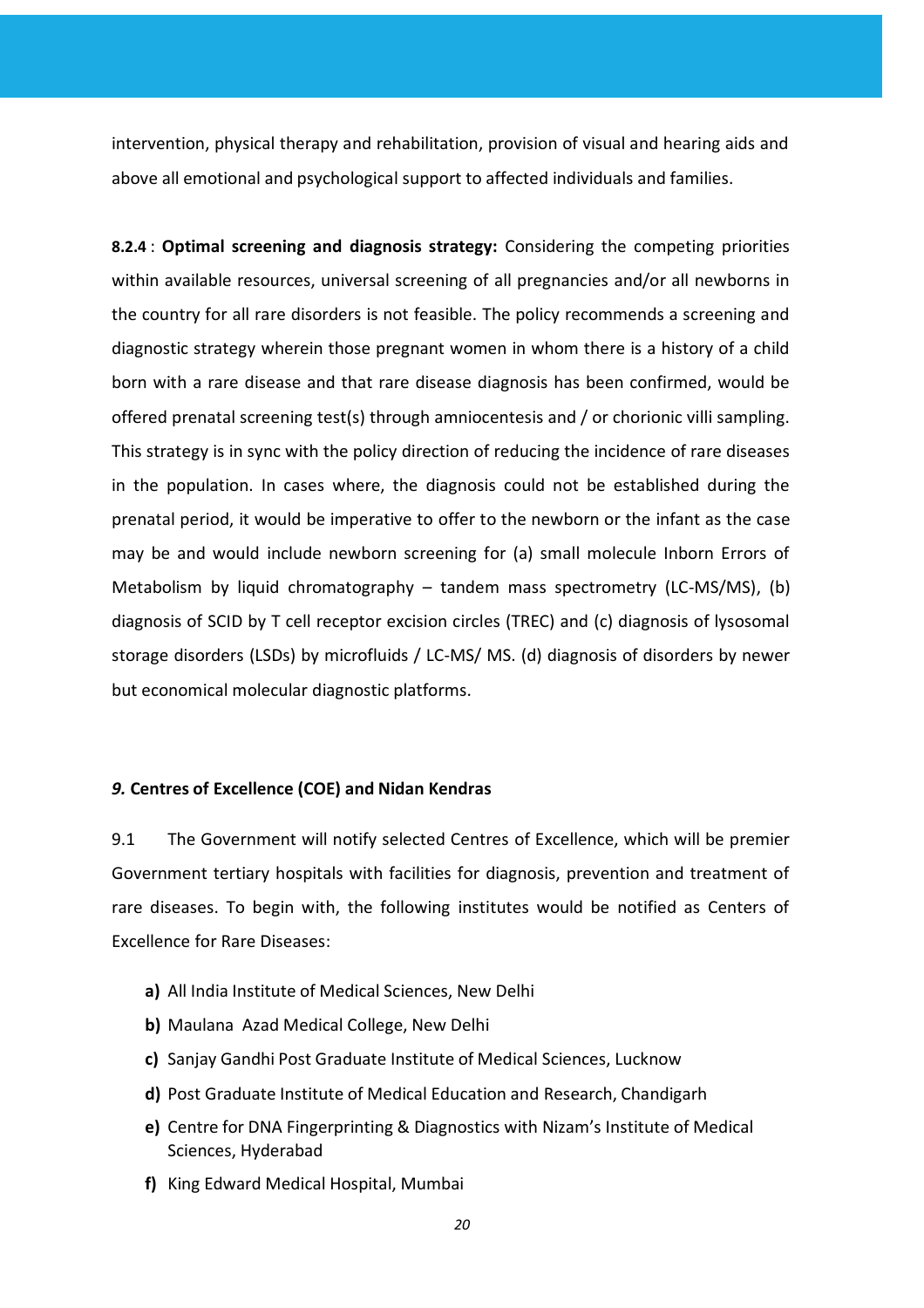- **g)** Institute of Post-Graduate Medical Education and Research, Kolkata
- **h)** Center for Human Genetics (CHG) with Indira Gandhi Hospital, Bengaluru

However, more Centres of Excellence can be added for regional outreach if they are found to be suitable in terms of infrastructure and human resources based on recommendations of technical committee.

# **9.2 The responsibilities and activities of the COEs would be as follows:**

- Education & Training at all levels
- Screening Antenatal, neonatal (specified disorders), High risk screening (Both antenatal & in newborns and children)
- Diagnostics- Cytogenetic, molecular, Metabolic
- Prevention by prenatal screening &diagnosis
- Research in the area of low cost diagnostics & therapeutics.
- Treatment of rare diseases.

9.3 The proposed COEs shall be given one-time financial support up to a ceiling of Rs 5 crore for procurement of equipment as per individual centers need for strengthening patient care services for screening, diagnosis and prevention (prenatal diagnosis) of rare diseases based on a gap analysis. The list of equipments which are likely to be useful for these activities is annexed.

9.4 These Centre of Excellence will take the required decision for treatment and fund allocation on rare diseases cases within 02 weeks of receiving the fresh application.

9.5 **Nidan Kendras**: Nidan Kendras have been set up by Department of Biotechnology (DBT) under Unique Methods of Management and treatment of Inherited Disorders (UMMID) project for genetic testing and counseling services. These Nidan Kendras will be performing screening, genetic testing and counseling for rare diseases. Nidan Kendras possessing the facility for treatment may do so under the guidance and supervision of a CoE.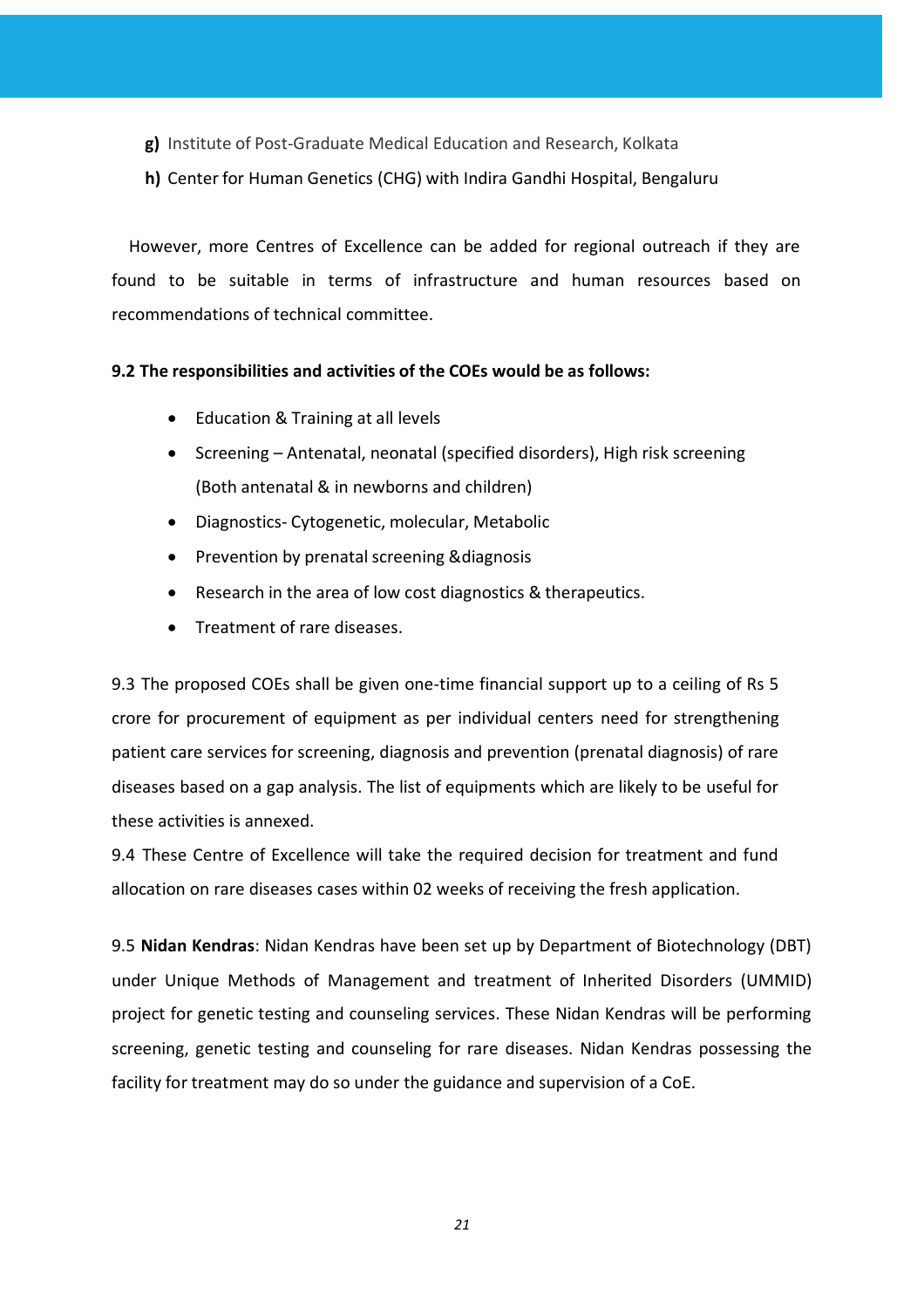List of Nidan Kendras is given below:

- Lady [Hardinge](http://lhmc-hosp.gov.in/) Medical College (LHMC), Delhi
- Nizam's Institute of Medical Sciences (NIMS), [Hyderabad,](https://www.nims.edu.in/) Telangana
- All India Institute of Medical [Sciences](https://www.aiimsjodhpur.edu.in/) (AIIMS), Jodhpur
- Army Hospital Research & Referral, Delhi
- Nil Ratan Sircar (NRS) Medical College and [Hospital,](https://nrsmc.edu.in/) Kolkata

Currently Nidan Kendras/Mentor Institutes are supporting aspirational districts for screening of rare diseases. List of aspirational districts covered under the programme is given below:

| Name of the Mentor Institute       | <b>Aspirational District</b> | <b>State</b>         |
|------------------------------------|------------------------------|----------------------|
| LHMC, New Delhi                    | Mewat                        | Haryana              |
| CDFD, Hyderabad                    | Yadgir                       | Karanataka           |
| AIIMS, New Delhi                   | Haridwar                     | Uttarakhand          |
| CMC, Vellore                       | Washim                       | Maharashtra          |
| MAMC, New Delhi                    | Ranchi / Bokaro              | Jharkhand            |
| SGPGIMS, Lucknow                   | Shrawasti                    | <b>Uttar Pradesh</b> |
| NIIH (KEM hospital campus), Mumbai | Nandurbar                    | Maharashtra          |

More aspirational districts will be covered in future either by setting up of more Nidan Kendras or by adopting more than one aspirational districts by existing Nidan Kendras.

# *10.* **Government of India support in treatment**

The following initiatives shall be taken for patients of Rare Diseases:

i. Financial support upto Rs. 20 lakh under the Umbrella Scheme of Rashtriya Arogaya Nidhi shall be provided by the Central Government for treatment, of those rare diseases that require a one-time treatment (diseases listed under Group 1). Beneficiaries for such financial assistance would not be limited to BPL families, but extended to about 40% of the population, who are eligible as per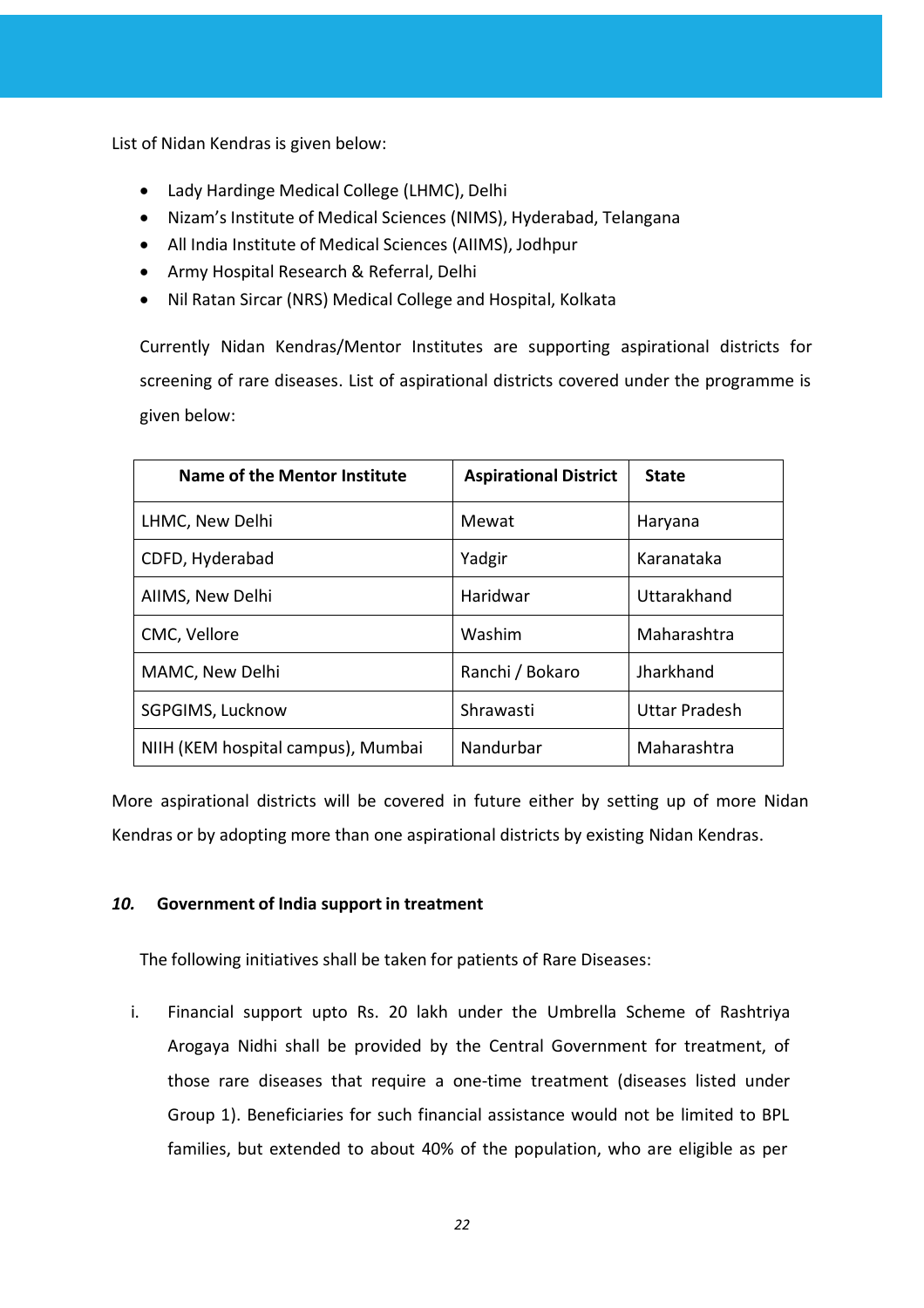norms of Pradhan Mantri Jan Arogya Yojana, for their treatment in Government tertiary hospitals only.

- ii. State Governments can consider supporting patients of such rare diseases that can be managed with special diets or hormonal supplements or other relatively low cost interventions (Diseases listed under Group 2).
- iii. Keeping in view the resource constraints, and a compelling need to prioritize the available resources to get maximum health gains for the community/population, the Government will endeavour to create alternate funding mechanism through setting up a digital platform for voluntary individual and corporate donors to contribute to the treatment cost of patients of rare diseases.

### **iv. Voluntary crowd-funding for treatment**

Keeping in view the resource constraint and competing health priorities, it will be difficult for the Government to fully finance treatment of high cost rare diseases. The gap can however be filled by creating a digital platform for bringing together notified hospitals where such patients are receiving treatment or come for treatment, on the one hand, and prospective individual or corporate donors willing to support treatment of such patients. The notified hospitals will share information relating to the patients, diseases from which they are suffering, estimated cost of treatment and details of bank accounts for donation/ contribution through online system. Donors will be able to view the details of patients and donate funds to a particular hospital. This will enable donors from various sections of the society to donate funds, which will be utilized for treatment of patients suffering from rare diseases, especially those under Group 3. Conferences will be organised with corporate sector companies to motivate them to donate generously through digital platform. Ministry of Corporate Affairs will be requested to encourage PSUs and corporate houses to contribute as per the Companies Act as well as the provisions of the Companies (Corporate Social Responsibility Policy) Rules, 2014 (CSR Rules). Promoting health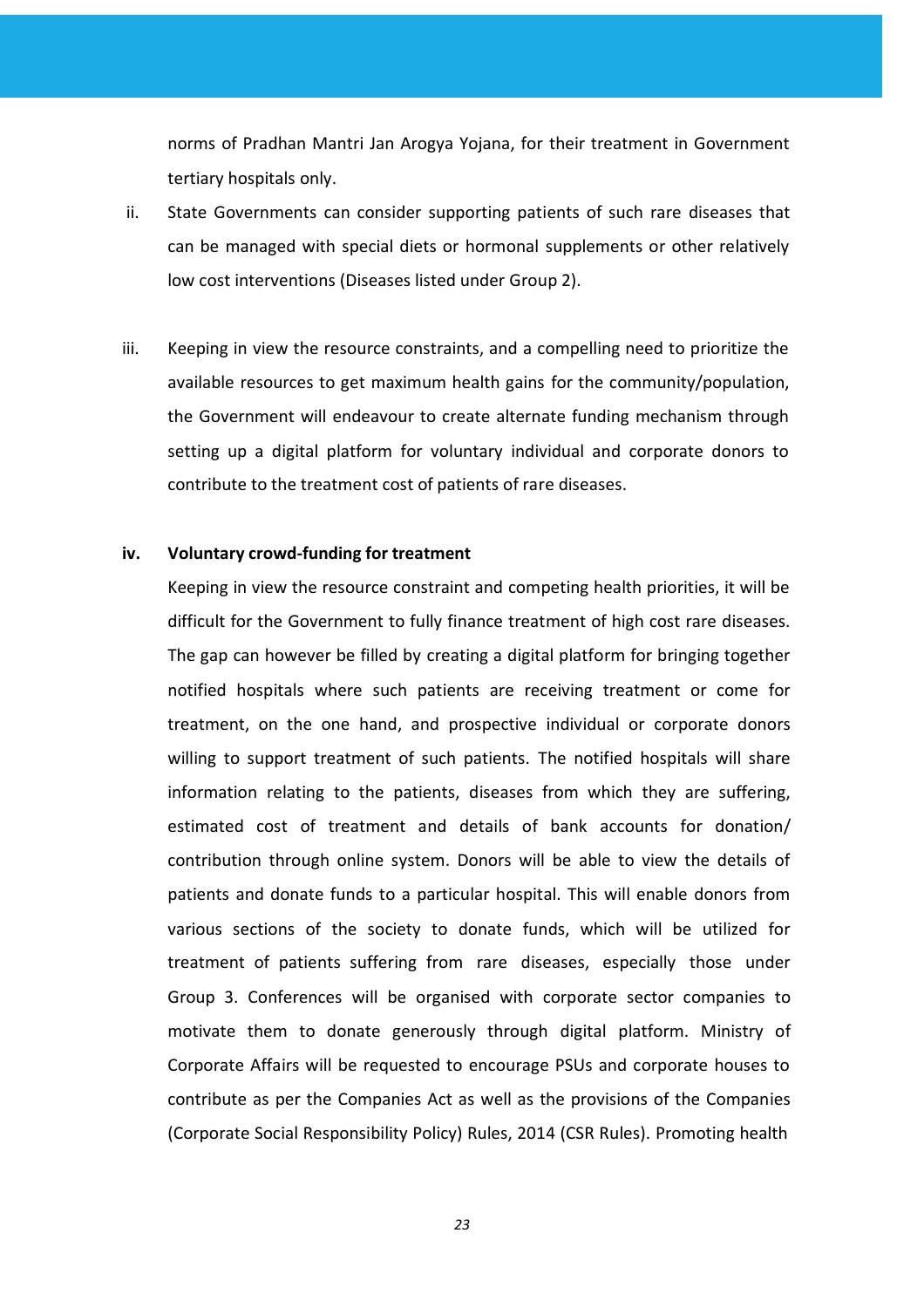care including preventive health care is included in the list in the Schedule for CSR activities.

Treatment cost of the patient will be first charge on this fund. Any leftover fund after meeting treatment cost can be utilized for research purpose also.

# *11. Development of manpower*

Following initiatives will be taken for strengthening of manpower:

- State Governments will be requested to create Department of Medical Genetics at least in one medical college in the State for imparting education and increasing awareness amongst health care professionals.
- Services of Nidan Kendras set up under Department of Biotechnology will also be utilised for training of medical practitioners and staff for screening for rare diseases.

# *12. Constitution of Consortium*

(a) **Consortium of Centres of Excellence** so created will synchronize prevention and treatment efforts. AIIMS, Delhi will be the nodal hospital to coordinate with other Centres of Excellence for various activities relating to prevention and treatment of rare disease.

(b) **National Consortium for Research and Development on therapeutics for Rare Diseases**: National Consortium can be provided with an expanded mandate to include research & development, technology transfer and indigenization of therapeutics for rare diseases. It will be convened by Department of Health Research (DHR) with ICMR as a member.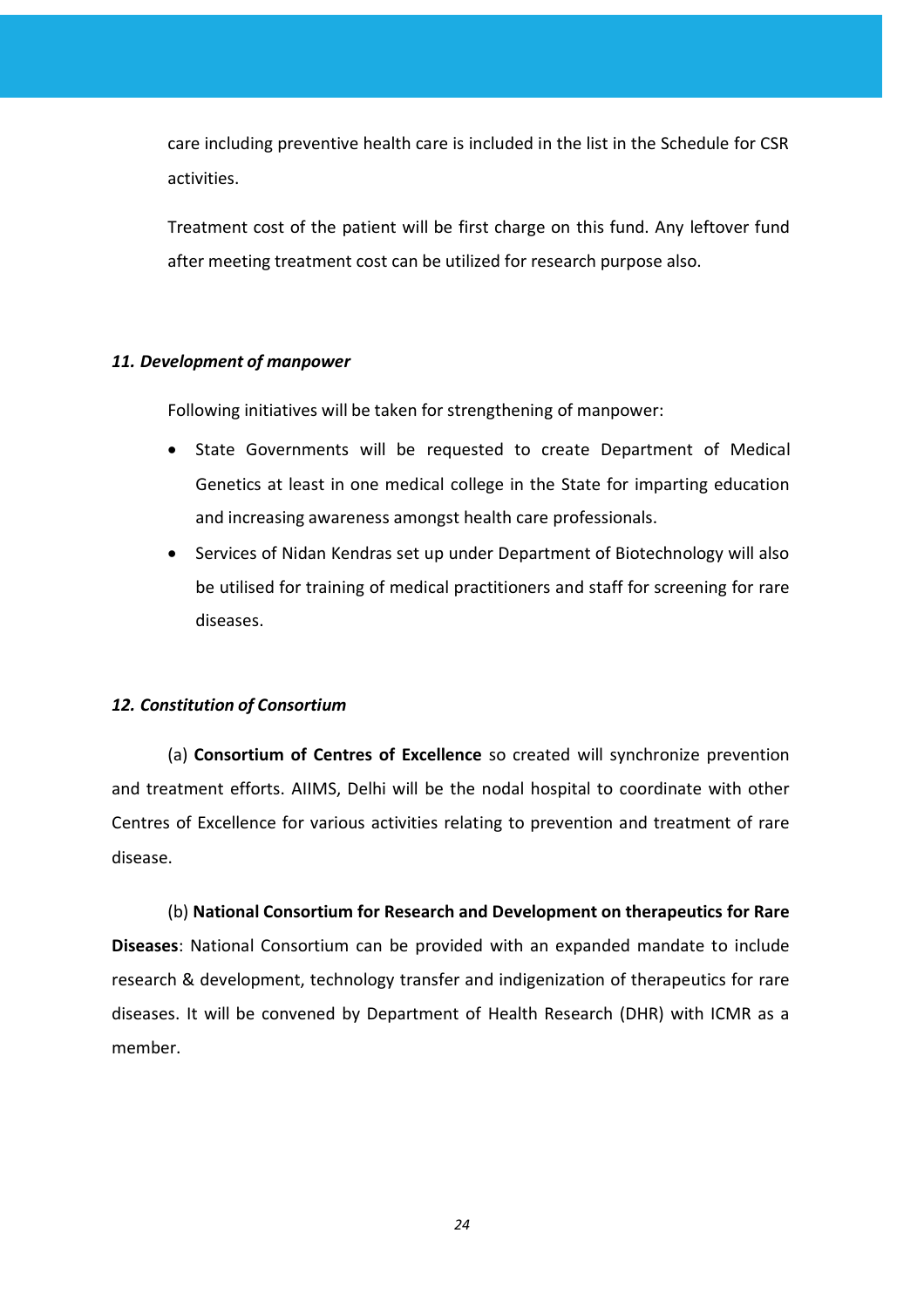### *13.* **Increasing affordability of drug related to rare diseases**

### **(a) Research & Development activities on rare diseases**

Indian Council of Medical Research (ICMR), Department of Biotechnology, Department of Pharmaceuticals, Department of science and Technology and Council of Scientific & Industrial Research will be requested to promote research and development in the field of rare diseases for diagnosis and treatment of rare diseases.

Creation of an integrated research pipeline to start the development of new drugs, for which pharmaceutical companies would be encouraged and research organizations as well as funding agencies would be involved in this important endeavour. Research for repurposing the drugs and use of biosimilar would be encouraged. Approval for new drugs and decision related to trials will continue to be provided by Drugs Controller General of India under the New Drugs and Clinical Trial Rules, 2019.

**(b)** Ministry of Finance will be requested for reduction in custom duties on import of medicines related to rare diseases.

**(c)** Ministry of Chemicals and Fertilizers, Department of Pharmaceutical (DoP), National Pharmaceutical Pricing Authority (NPPA) shall take measures to document and make publicly available the prices of drugs for rare diseases and work towards affordability of drugs for rare diseases, in consultation with the Ministry of Health and Family Welfare.

**(d)** Measures for creating conducive environment for indigenous manufacturing of drugs for rare diseases would be taken**.** Department of Pharmaceuticals, Department for Promotion of Industry and Internal Trade (DPIIT) will be requested to promote local development and manufacture of drugs for rare diseases at affordable prices and take legal/legislative measures for creating conducive environment for indigenous manufacturing of drugs for rare diseases at affordable prices. PSUs would be encouraged for local manufacturing of drugs for rare diseases.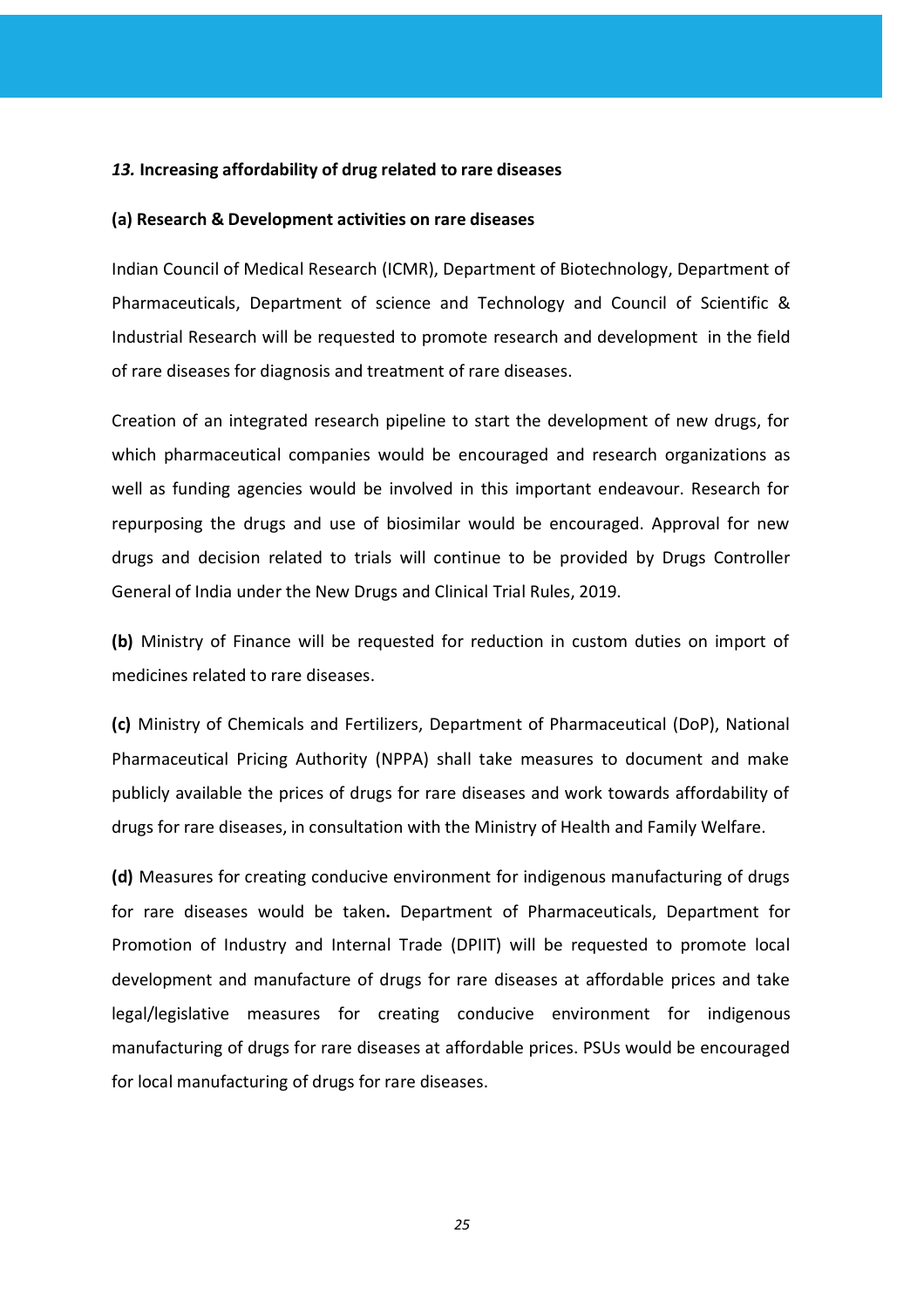#### *14. Implementation strategy*

*Keeping in view lack of availability of epidemiological data on rare diseases, constraints on resources and competing health priorities, the focus of the Government will be on the following:*

- i. The Government will have a hospital based National Registry for Rare Diseases at ICMR with the objective of creating a database of various rare diseases. Steps have already been taken in this direction by ICMR. Over a period of time, the registry is expected to yield information on hospital based data and disease burden.
- ii. The Government shall take steps to create awareness amongst all the levels of health care personnel as well as general public towards the rare diseases. This will encourage people to seek pre-marital genetic counselling, identification of highrisk couples & families and also result in prevention of births as well as early detection of cases of rare diseases. Simple standard protocols/algorithms would be developed for screening and diagnosis in order to avoid missing cases and provide best possible management.
- iii. Public Health and hospitals being a State subject, the Central Government shall encourage and support the State Governments in implementation of a targeted preventive strategy.
- iv. The Government shall provide financial assistance upto Rs. 20.00 lakh (under the Umbrella Scheme of Rashtriya Arogya Nidhi) to the entitled population, as per PMJAY norms, for their treatment in Government tertiary hospital, for rare diseases amenable to one-time treatment (identified under Group 1).
- v. The State Governments may undertake treatment of disorders managed with special dietary formulae or food for special medical purposes (FSMP) and Disorders that are amenable to other forms of therapy (hormone/ specific drugs) diseases covered under Group 2.
- vi. The Government shall notify selected Centres of Excellence at premier government hospitals for comprehensive management of rare diseases. The Centres of Excellence will be provided one time grant subject to maximum of Rs. 5 crore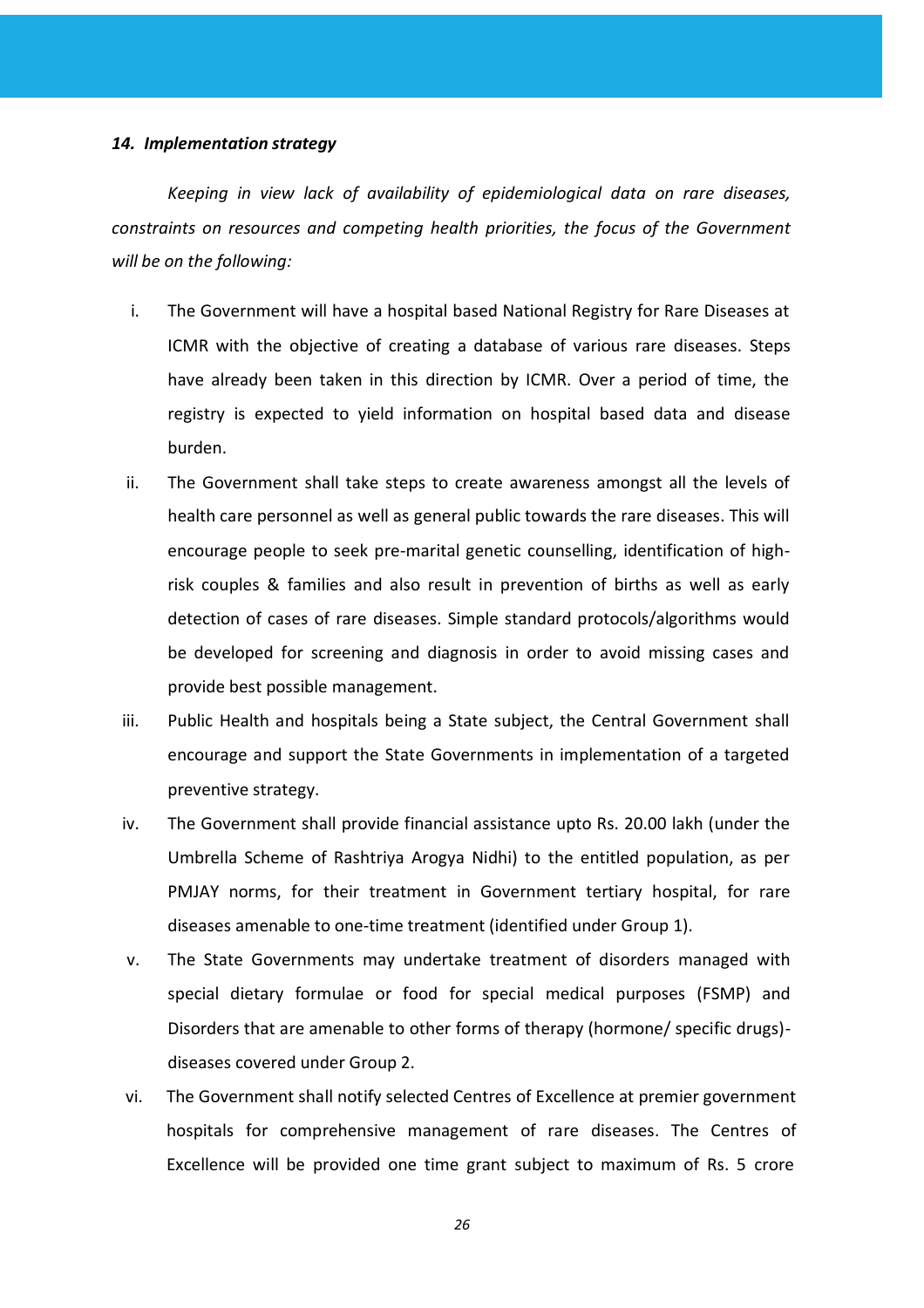each for infrastructure development for screening, tests, treatment, if such infrastructure is not available.

- vii. The Government shall create a digital platform for bringing together notified Centres of Excellence where patients of rare diseases can receive treatment or come for treatment, on the one hand and prospective voluntary individual or corporate donors willing to support treatment of such patients. Funds received through this mechanism will be utilized for treatment of patients suffering from rare diseases.
- viii. In order to maintain transparency of transactions in provision of funding under RAN/ crowd funding etc., the Centres of Excellence receiving the funds should have linkages with the ICMR registry.
- ix. The Government shall facilitate the creation of an enabling environment that promotes research & development of diagnostic and therapeutic modalities within the Country**.** Consortium of Centres of Excellence shall be created so that research efforts are synchronized. AIIMS, Delhi will be nodal hospital to coordinate with other Centres of Excellence for various activities.
	- x. State Governments will be requested to create Department of Medical Genetics at least in one medical college in the State for imparting education and increasing awareness amongst health care professionals. This will strengthen manpower base in the country for managing Rare Diseases.
	- xi. Department of Pharmaceuticals, Department for Promotion of Industry and Internal Trade (DPIIT) will be requested to promote local development and manufacture of drugs for rare diseases by public and private sector pharmaceutical companies at affordable prices and take legal/legislative measures for creating conducive environment for indigenous manufacturing of drugs for rare diseases at affordable prices. PSUs could also be encouraged for local manufacturing of drugs for rare diseases.
	- xii. Ministry of Finance will be requested for reduction in custom duties on import of medicines related to rare diseases.

\*\*\*\*\*